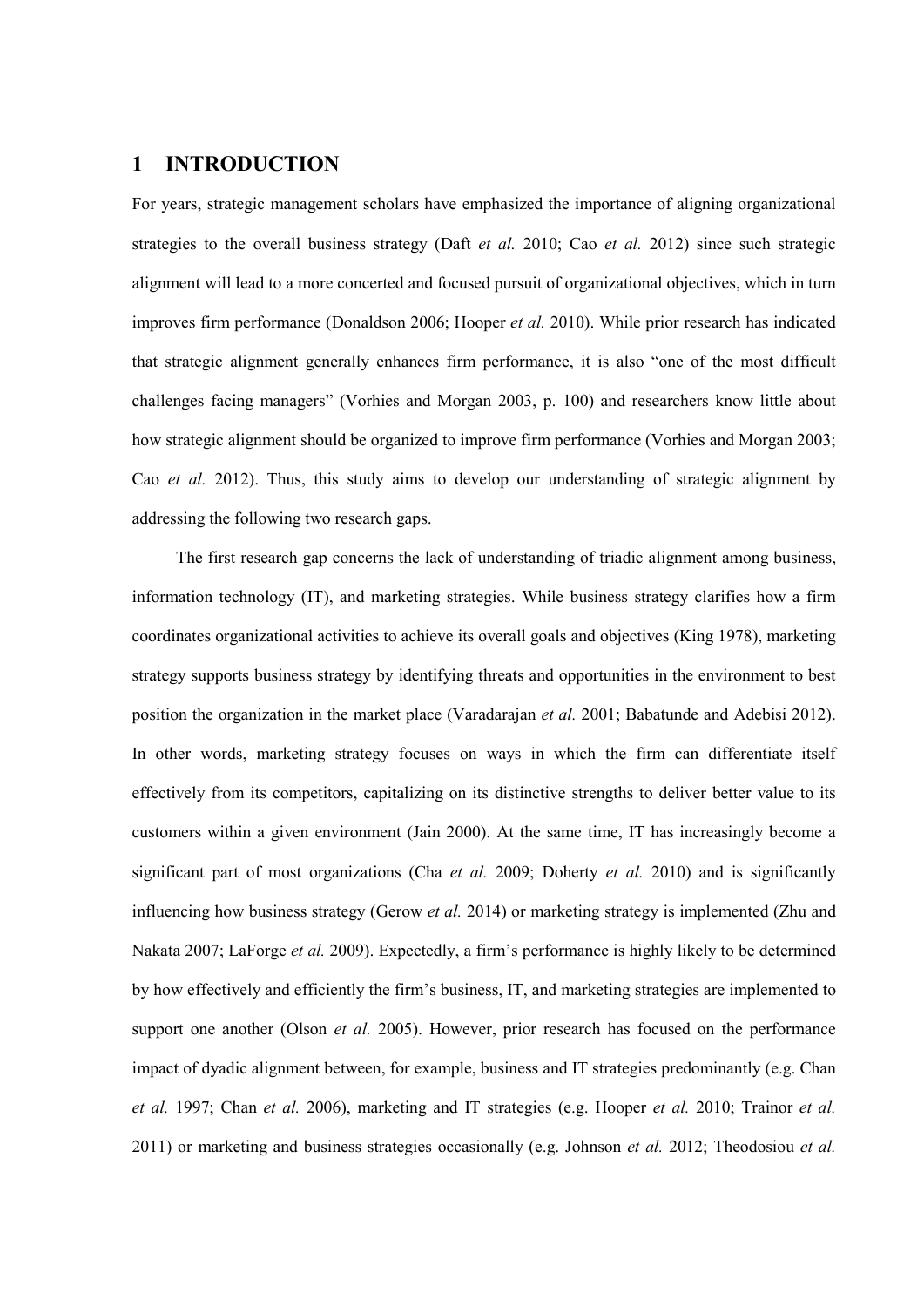2012). No research seems to have investigated the influence of triadic strategic alignment among business, IT, and marketing strategies on business performance.

A second research gap pertains to the limited understanding of strategic alignment by considering specific strategic orientations of firms simultaneously. Strategic orientation refers to the general pattern of various means employed by a firm to achieve its business goals (Narver and Slater 1990). For example, a firm may have different strategic orientations with regard to business (Miles *et al.* 1978), IT (Sabherwal and Chan 2001), or marketing (Narver and Slater 1990). Thus, firms wishing to align their strategies need to consider their own specific strategic orientations as the latter play an important role in enabling a firm to achieve its strategic alignment and business objectives (Gao *et al.* 2007; Schniederjans and Cao 2009). Nevertheless, strategic orientations are rarely considered when the relationship between alignment and performance is investigated (Yayla and Hu 2012). Without considering a firm's specific strategic orientations, it is difficult, if not impossible, to know the extent to, and manners in which the firm could align different strategies.

This paper therefore seeks to reduce the above research gaps by focusing on the following research questions: To what extent does triadic strategic alignment affect organizational performance? To what extent is a firm's triadic strategic alignment affected by its specific strategic orientation?

First, drawing on contingency theory, this study will develop an understanding of the concept of triadic strategic alignment among business, IT and marketing strategies and its impact on firm performance. Unlike previous studies that focused on pairwise alignment (e.g. Bergeron *et al.* 2004; Chan *et al.* 2006), this study believes a triadic alignment among business, IT, and marketing strategies can enhance firm performance significantly. As suggested by Drazin and Van de Ven (1985), alignment is not restricted to aligning two factors but rather can be multiple; the more factors aligned together, the better the insights that can be provided. As a result, it is expected that an understanding of triadic strategic alignment can help a firm to appropriately formulate particular IT and marketing strategies to coherently support its specific business strategic orientation. Against this backdrop, this study seeks to develop and test a triadic strategic alignment model.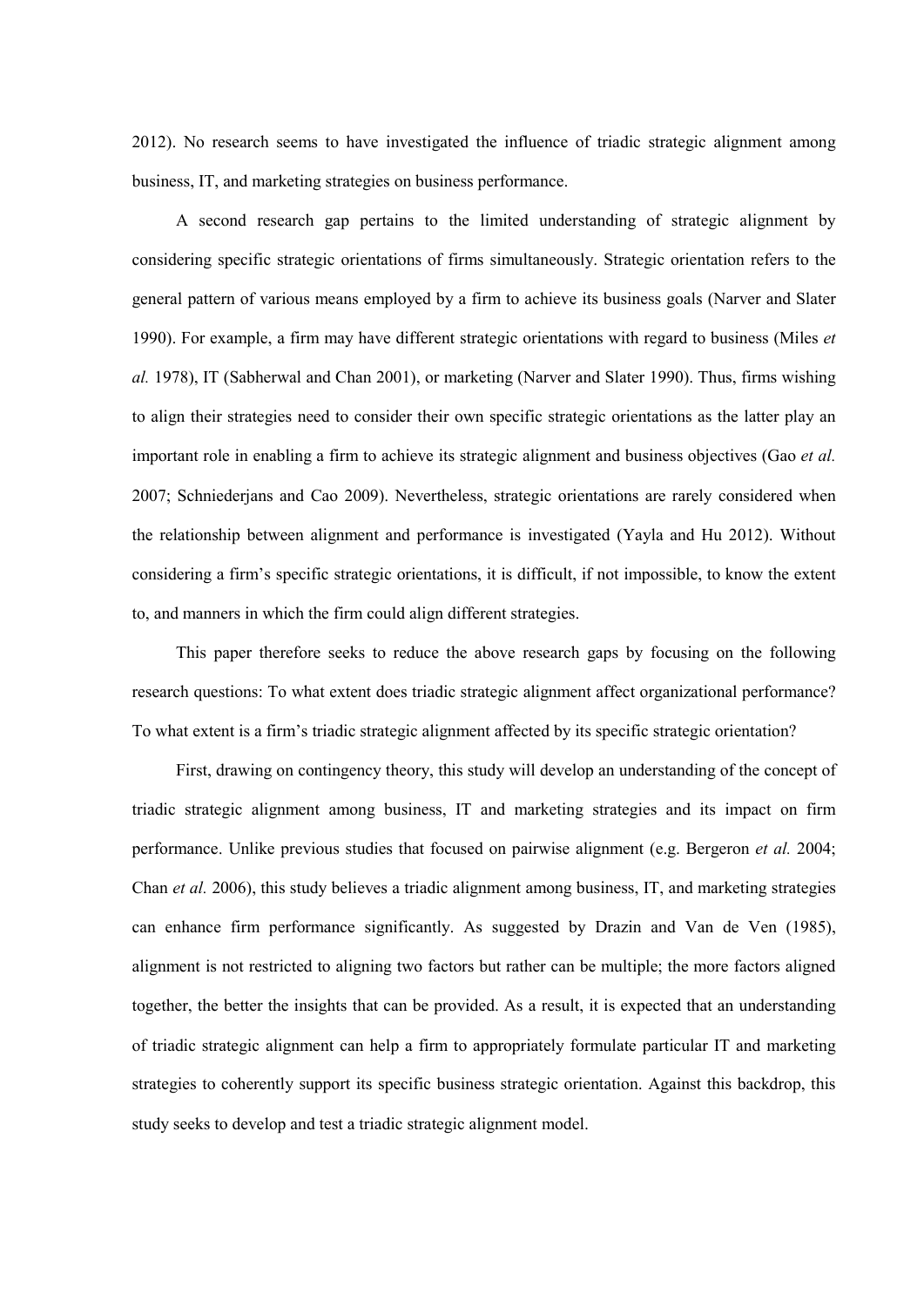Second, drawing on configuration theory and aiming to identify the fit among multiple factors (Delery and Doty 1996), this study examines the alignment among strategic orientations of business, IT, and marketing. Based on Miles *et al.* (1978), three business strategic orientations can be differentiated, including prospector, defender, and analyzer. As suggested by Sabherwal and Chan (2001), IT strategic orientations include flexibility, efficiency, and comprehensiveness. Additionally, based on Narver and Slater (1990), marketing strategic orientations include customer-focused and competitor-focused. By considering the fit among specific strategic orientations, this study suggests that a firm has an ideal strategic alignment based on its specific strategic orientations, and such an alignment will allow the firm to maximally improve its performance.

The next section of the paper presents the conceptual development, the research model and hypotheses. The subsequent sections describe the instrument development, data collection processes, and findings. The final section discusses the results and implications.

# **2 THEORIETICAL BACKGROUND**

#### **2.1 Contingency Theory**

While fit or alignment refers to "*the degree to which the needs, demands, goals, objectives, and/or structures of one component are consistent with the needs, demands, goals, objectives, and/or structures of another component*" (Nadler and Tushman 1980, p.45), contingency theory posits that for every given context, there exists an ideal set that fits better than others, resulting in higher performance (Zaefarian *et al.* 2013). In line with this, a firm would perform more effectively if it aligns its strategies (Iivari 1992; Rogers *et al.* 1999). Research on strategic alignment suggests that the fit between a firm's strategy and its internal and external factors leads to superior firm performance, while misalignment results in performance erosion (e.g. Vorhies and Morgan 2003; Oh and Pinsonneault 2007; Wu *et al.* 2015).Three different streams of research on strategic alignment can be identified as follows:

First, while IT has become "*a ubiquitous and increasingly significant part of the fabric of most organizations*" (Doherty *et al.* 2010, p. 116) and firms have been increasing their IT investments (Cha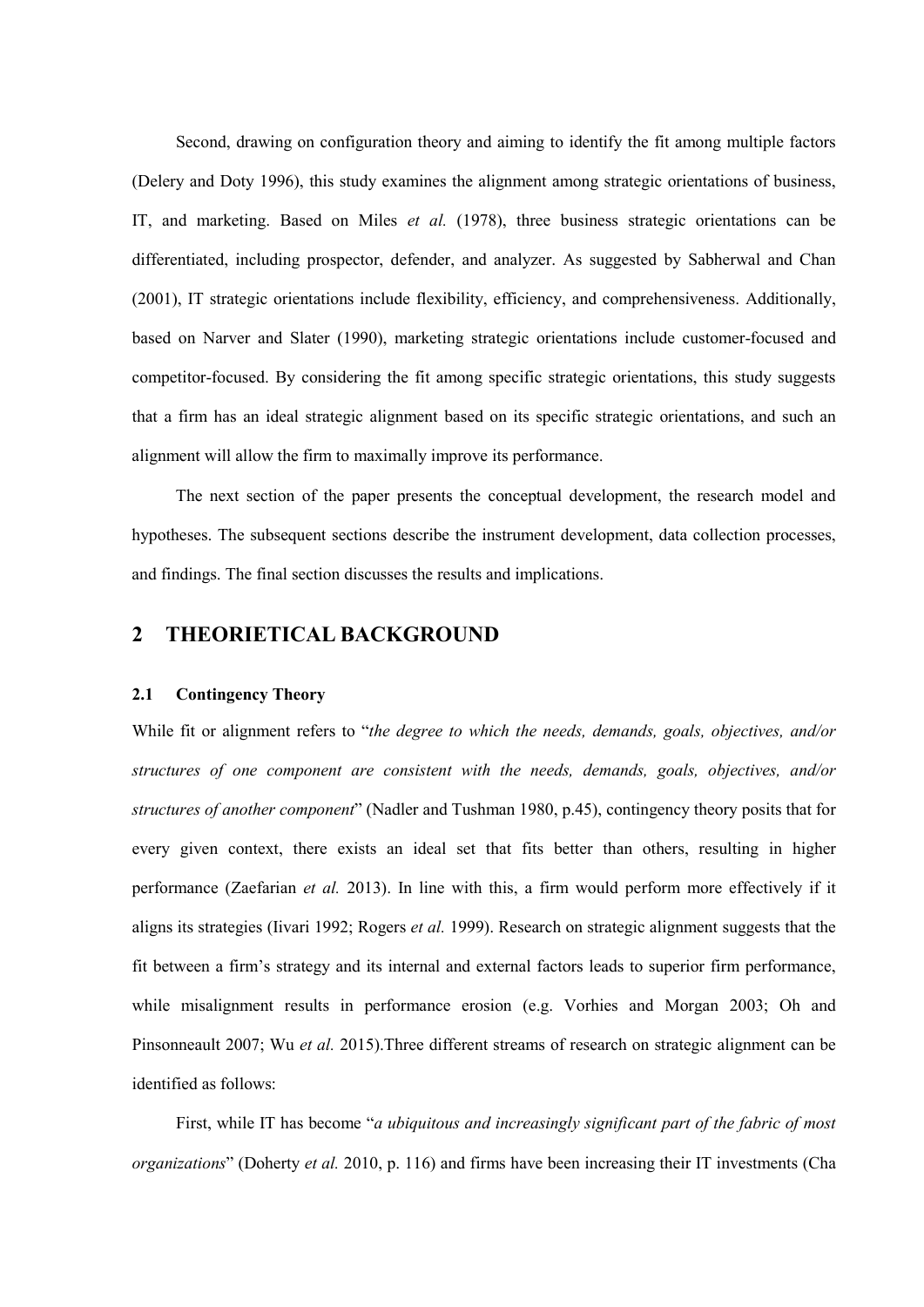*et al.* 2009), the alignment between IT strategy and business strategy (or strategic IT alignment) has been extensively examined because of its significant impact on organizational performance (Chan *et al.* 1997; e.g. Chan 2000). Generally, research suggests that strategic IT alignment enhances a firm's performance in the long term, and the lack of strategic IT alignment is believed to be risky and could possibly lead into a steady decline in the firm's competitive ability (Shore 1996; King and Pollalis 2000; Rathnam *et al.* 2004).

Second, in order for a firm to sustain its growth (Walker Jr and Ruekert 1987), it must realize alignment between its business strategy and marketing strategy (Zeithaml *et al.* 1988) or competitive environment (Iivari 1992; Rogers *et al.* 1999), as marketing strategy is typically developed based on the evaluation of dramatic changes in the overall business environment (McDaniel and Kolari 1987). While there is limited research on the alignment between business strategy and marketing strategy, marketing managers believe this alignment facilitates the achievement of business objectives (Valos and Bednall 2010; Chari *et al.* 2016) and positively affects a firm's performance (Bergeron 2002). On the contrary, Strahle *et al.* (1996) demonstrate that misalignment between business strategy and marketing strategy leads to confusion amongst business and marketing managers.

Third, a few studies (e.g. Jaworski and Kohli 1993; Min *et al.* 2002; Blotnicky 2009; Hooper *et al.* 2010) suggest that alignment between IT and marketing strategies ensures that IT can provide marketing with the information systems needed to accomplish its goals, and/or that IT strategy supports marketing through the development of products and services (Henderson and Venkatraman 1989).

While prior research has provided useful insights into different configurations of strategic alignment and its impact on firm performance, it has explored strategic alignment mainly in terms of bivariate relationships (e.g. Oh and Pinsonneault 2007; Fink and Neumann 2009; Cataldo *et al.* 2012). Such pairwise alignment is seen to have limited capacity to capture the complex nature and performance impact of strategic alignment (Kearns and Sabherwal 2006; Cao 2010), and could lead to possible inconsistencies since strategic alignment often involves multiple organizational factors (Drazin and Van de Ven 1985). Thus a more holistic approach to strategic alignment is needed to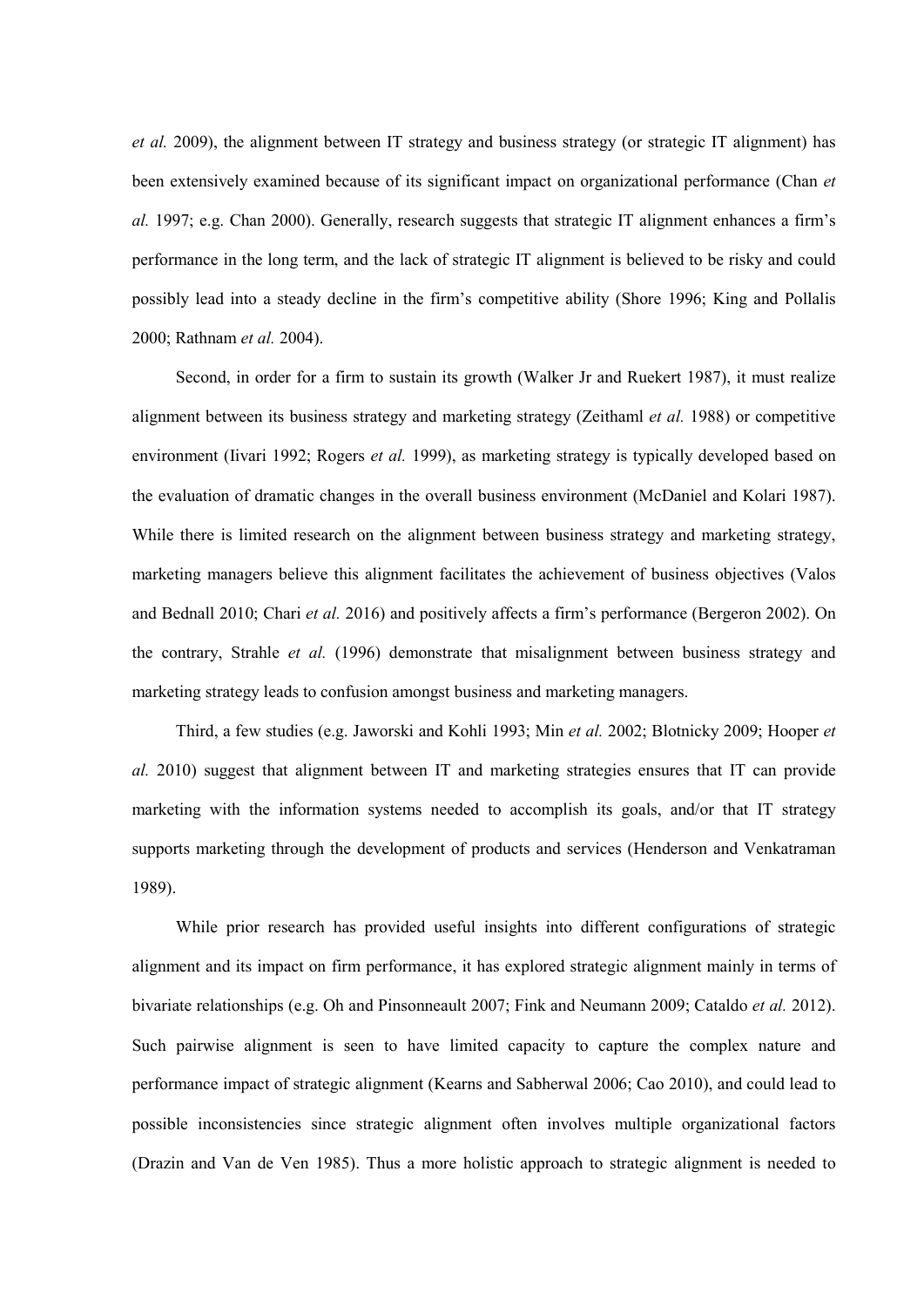enable a firm to integrate multiple strategies and act as a whole (Bergeron *et al.* 2004; Cao *et al.* 2016). Besides, prior research on strategic alignment has often assumed that strategic alignment is generally applicable to all types of firms without taking into account the specific strategic orientations of firms (Chan *et al.* 2006). When strategic alignment is understood by considering the firm's strategic orientation, this could mean that there are different antecedents to strategic alignment and consequently the link from strategic alignment to organizational performance could be different, which is further explored next.

#### **2.2 Configuration Theory**

Strategic orientation (Venkatraman 1989b) and strategic configuration (Miles *et al.* 1978) of a firm are closely related concepts, referring to the degree of congruency to which organizational characteristics are orchestrated by a small number of rich themes or patterns, across or within categories (Bensaou and Venkatraman 1995; Miller 1996), that can account for various means employed to achieve the business goals. These will be discussed with reference to business strategy, marketing strategy, and IT strategy in this section.

## *2.2.1 Strategic Orientation*

According to Miles *et al.* (1978), three main strategic configurations of firms can be differentiated: prospector, defender, and analyzer. Prospectors generally seek to continuously develop innovative new products and exploit new market opportunities (Slater and Olson 2001). They focus on innovativeness and flexibility while control and operational efficiency might be compromised (Chan *et al.* 2006). Prospectors tend to view the industry from its own internal perspective and its customer base rather than being concerned with the competition (Bamford and West 2010). In contrast, defenders take their competitors seriously and cautiously and attempt to react swiftly with an intensive attack to any move by a competitor that they deem threatening (Bamford and West 2010). Defenders focus more narrowly on maintaining a secure position in their existing product and market (Camillus and Lederer 1985); they emphasize operational efficiency while rarely seeking new opportunities or making major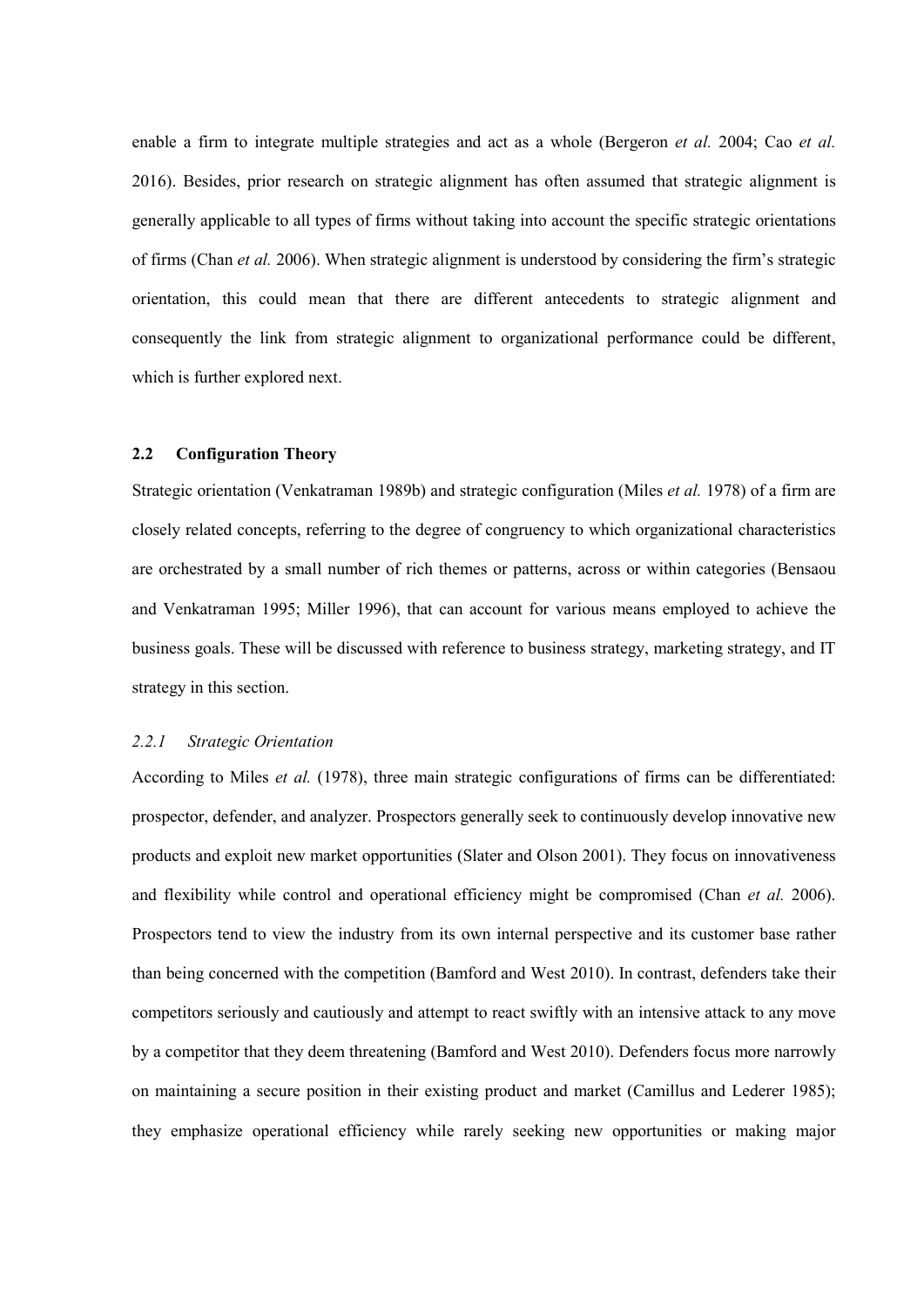organizational changes (Chan *et al.* 2006). As for analyzers, they are a unique combination of prospectors and defenders. They attempt to maintain a stable domain of core products while seeking new product and market opportunities (Vorhies and Morgan 2003). Although they rarely develop new products, they often follow prospectors to introduce possibly better products (Chan *et al.* 2006).

In order to measure a firm's strategic orientations, six dimensions including aggressiveness, analysis, defensiveness, futurity, proactiveness, and riskiness have been developed (Venkatraman 1989b). In the literature, only a limited number of studies examine strategic alignment based on either strategic configurations (Luo and Park 2001; Chan *et al.* 2006; Raymond and Croteau 2009) or strategic orientation with its six dimensions (Chan *et al.* 1997; Sabherwal and Chan 2001; Bergeron *et al.* 2004; Yayla and Hu 2012).

## *2.2.2 Marketing Orientation*

A firm's marketing strategy refers to its marketing activities and decisions related to generating and sustaining competitive advantage for the firm (Varadarajan *et al.* 2001), focusing on ways in which the firm can differentiate itself effectively from its competitors through capitalizing on its distinctive strengths to deliver better value to its customers within a given environment (Jain 2000).

Based on Narver and Slater (1990), there are essentially two configurations of marketing strategy: customer-focused or competitor-focused. Firms with a customer-focused marketing strategy tend to integrate customer preferences into the product development and marketing process by putting the interests of customers first (Voss and Voss 2000), to encourage a business to be forward looking, and are likely to be more interested in long-term business success as opposed to short-term profits. On the other hand, firms with a competitor-focused marketing strategy seek to analyze competitors in their external market, use competitor intelligence as a frame of reference to guide product development and marketing processes, identify their own strengths and weaknesses, and keep pace with or stay ahead of the rest of the field.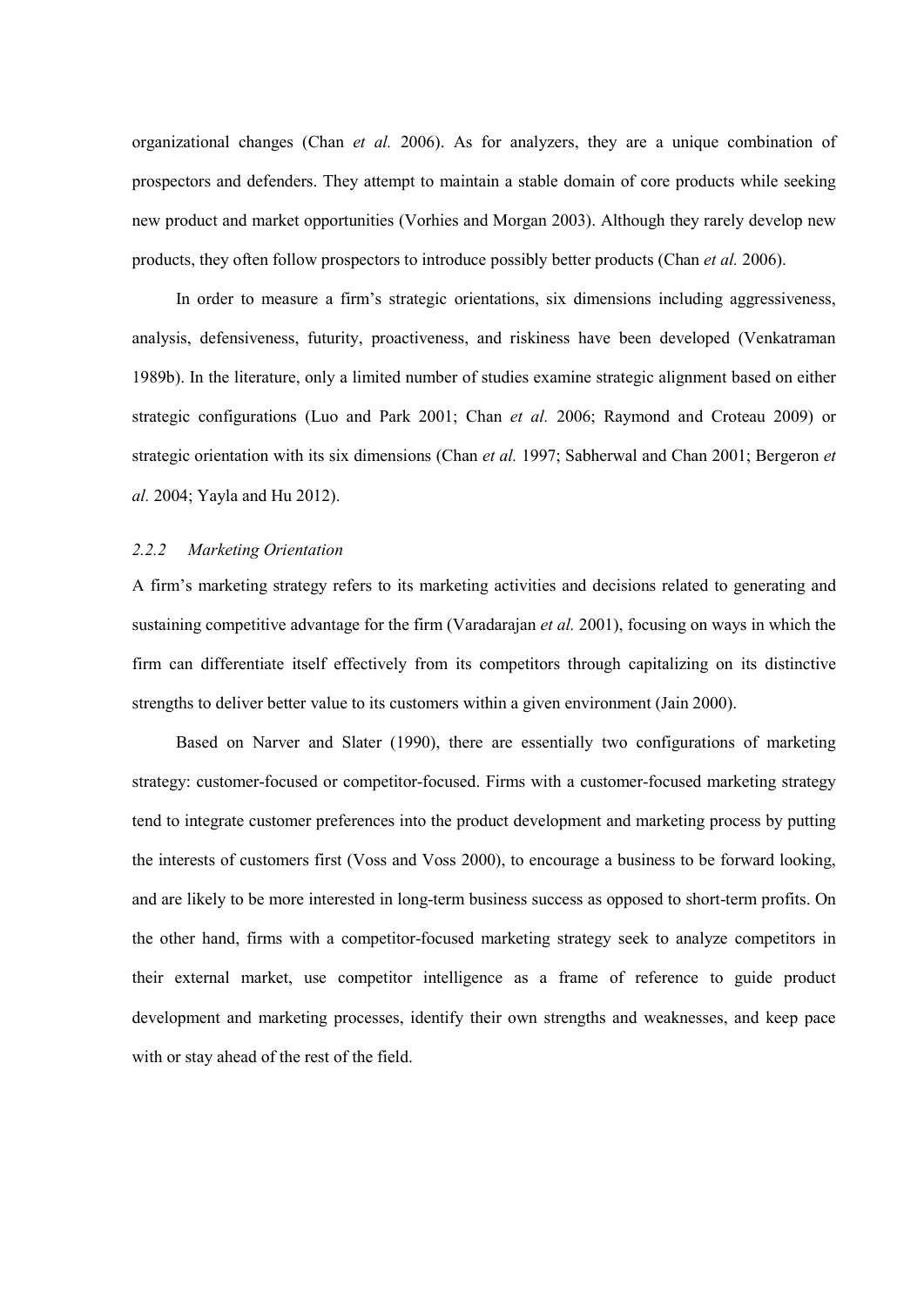#### *2.2.3 IT Orientation*

IT strategy has become a key element in competitive positioning (Gartlan and Shanks 2007), which determines how IT will be used to facilitate electronic communication to support business processes and needs (Broadbent and Weill 1993; Henderson and Venkatraman 1993). While it is a part of the overall business strategy, it focuses specifically on technology that can alter the rules, change the structure of industries and allow organizations to create competitive advantage (Porter and Millar 1985).

Sabherwal and Chan (2001) suggest that IT strategies can be classified into three configurations: flexibility, efficiency, and comprehensiveness. IT flexibility strategy refers to the use of IT for observing marketing information and changes of market, and providing a basis for decision making. This is seen to be consistent with firms adopting prospector strategies as flexibility and the focus of both prospectors and IT flexibility strategy are rated of high importance (Sabherwal and Chan 2001). IT efficiency strategy refers to the use of IT for monitoring and controlling daily operations, facilitating operational efficiency, supporting the function of information sharing and communication to link with customers and suppliers. Thus this IT strategy is ideally relevant to defenders that rate efficiency highly importantly (Sabherwal and Chan 2001). The IT comprehensiveness strategy refers to the use of IT for observing marketing information and market changes, and supporting the function of information sharing and communication to link with customers and suppliers. This IT strategy seeks to support both flexibility and efficiency, thus is seen to be the ideal IT strategy for analyzers (Sabherwal and Chan 2001).

Briefly, a firm's strategic orientation regarding business, marketing and IT reflects the strategic direction of the firm to create the proper behaviors for superior business performance (Narver and Slater 1990), which clarifies how organizational activities should be coordinated to achieve business goals. Since a firm's strategic orientation can be manifested in business strategy, marketing strategy, and/or IT strategy, a firm's overall strategic orientation could be formed by a combination of particular strategic configurations. This suggests that firms with different configurations could possibly have different antecedents to achieving strategic alignment, different patterns of strategic alignment, and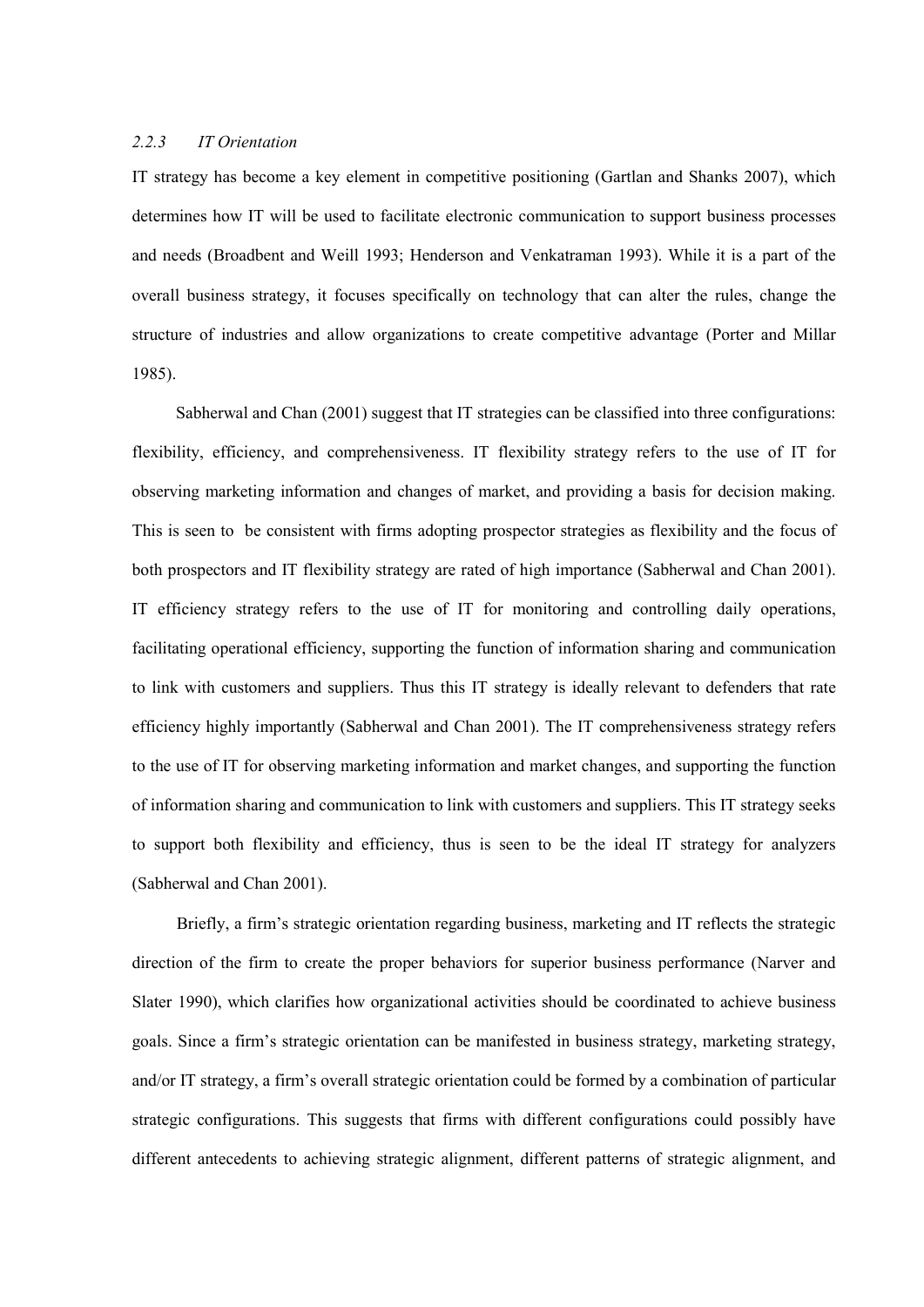consequently different links from strategic alignment to organizational performance as well, which will be further discussed next.

#### **2.3 Theoretical Development**

Underpinned by contingency theory and configuration theory and the above discussion, two of the research questions identified earlier may be answered conceptually and tested empirically. First, a firm should seek to achieve triadic strategic alignment among business, IT and marketing strategies as this allows the firm to support its business strategy with IT that has become an integral part of all organizing (Orlikowski and Scott 2008) and marketing strategy that considers dramatic changes in the overall business environment (Iivari 1992; Rogers *et al.* 1999). Such triadic strategic alignment is more holistic since aligning multiple strategies tends to enable a firm to act as a whole (Bergeron *et al.* 2004; Cao *et al.* 2016), thereby achieving a higher level of alignment and better performance (Chen 2010). By including multiple organizational strategies, triadic strategic alignment is likely to give a richer and more realistic view of strategic alignment, as pointed out by Venkatraman and Prescott (1990) who stated that strategic alignment, including multiple factors, has greater explanatory power because of its ability to retain the complex and interrelated nature of the relationships between multiple factors. A few studies have empirically tested that alignment including multiple factors allows a firm to enhance its performance (Bergeron *et al.* 2004; Schniederjans and Cao 2009; Zheng *et al.* 2010). Chatzoglou *et al.* (2011) for example show that the alignment between IT, strategic orientation, and organizational structure has positive effects on organizational performance. Thus, this research proposes that triadic strategic alignment will have a beneficial impact on business performance. The idea of triadic strategic alignment is captured in an unobserved theoretical construct at a higher level than the individual elements of business, IT, and marketing strategies. The assumption is that if business, IT, and marketing have an influence on the triadic strategic alignment, then the triadic strategic alignment model should work better in comparison to the direct effect model without the unobserved construct (Venkatraman 1989a).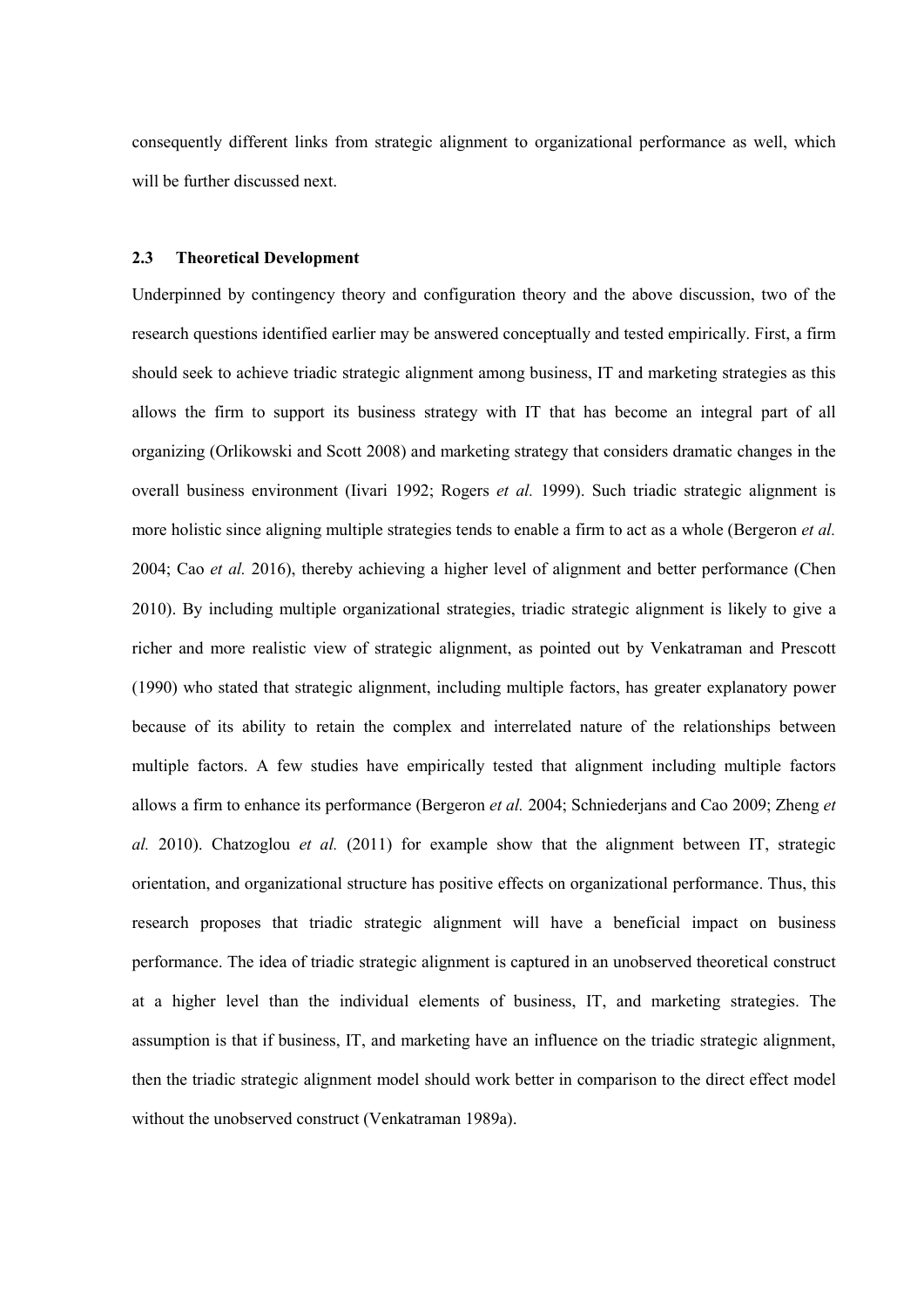Thus, it is conceivable to assume that a firm is likely to improve its performance when it can achieve triadic alignment among business, IT and marketing orientations (Figure 1):

**Hypothesis**. The alignment of business, IT, and marketing strategic orientations is positively associated with firm performance.



*Figure 1. The triadic strategic alignment model*

Furthermore, based on this general hypothesis, three generic configurations of triadic strategic alignment could be identified by considering different strategic configurations of firms. It is expected that prospectors, defenders, and analyzers should be supported and enabled by different IT and marketing strategies, which should result in triadic strategic alignment and better business performance.

Prospectors desire for flexibility and innovativeness in their markets. They are leading innovators; they invest heavily in product R&D and environmental scanning so they can continually innovate new products and enter new markets (Miles *et al.* 1978). As far as IT is concerned, they emphasize flexibility so they can make quick strategic decisions (Sabherwal and Chan 2001). With regards to business environment, prospectors tend to view the industry from their own perspectives and customers; they collect detailed information about customers in order to meet customer needs (Slater *et al.* 2010). Therefore, it is plausible that prospectors with a flexibility and innovativeness orientation will perform better when they are supported by an IT flexibility strategy and customerfocused marketing strategy, which can be referred to as the ideal mode of triadic strategic alignment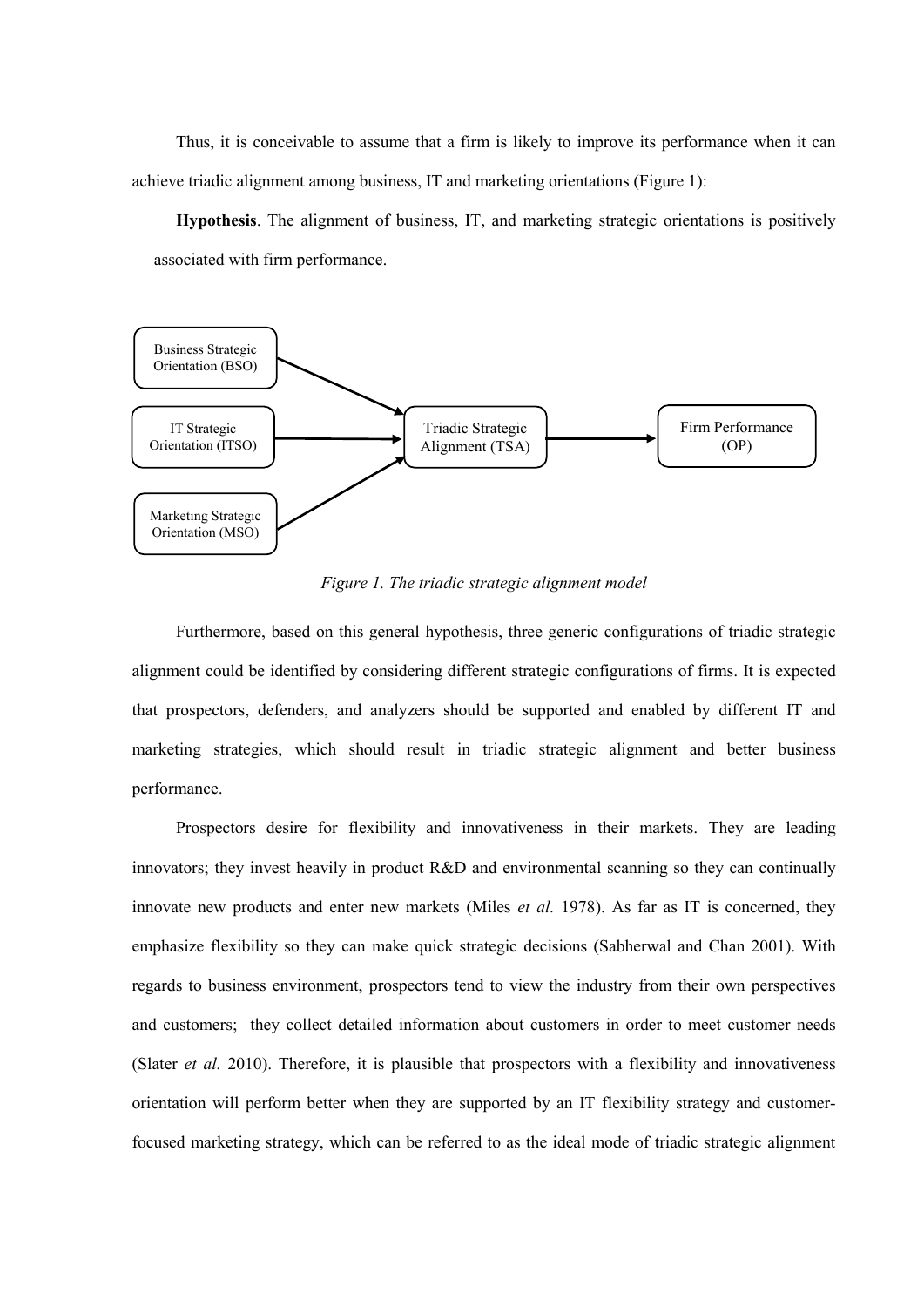for prospectors since all three strategies are consistent with one another. In line with this, prospectors that are supported with either an IT flexibility strategy or customer-focused marketing strategy, but not the two at the same time, can be referred to as medium mode of triadic strategic alignment because only two strategies are consistent with each other while the third is not. When prospectors are supported with neither an IT flexibility strategy nor a customer-focused marketing strategy, this is misalignment and poor performance could be the result (Obel *et al.* 2000). This will provide insight into whether a firm that has achieved triadic strategic alignment would perform significantly better than a firm that has not. It is thus posited:

**Hypothesis 1**. Prospectors with a flexibility and innovativeness orientation aligned with an IT flexibility strategy and customer-focused marketing strategy are associated with better performance than those prospectors supported by other IT and marketing strategies.

Defenders emphasize reducing costs, avoiding organizational change, and maximizing effectiveness and efficiency of production (Miles *et al.* 1978). Thus, they can be best supported by an IT efficiency strategy that is oriented towards internal and inter-organizational efficiencies and longterm decision making (Sabherwal and Chan 2001). Considering business environment, they are competitor-focused; they defend their competitive positions against all competitors by focusing on a limited number of key criteria such as costs (Bamford and West 2010). Thus, defenders with an efficiency and competitor orientation should be supported by an IT efficiency strategy and competitorfocused marketing strategy, which can be referred to as the ideal mode of triadic strategic alignment for defenders; defenders supported by either an IT efficiency strategy or competitor-focused marketing strategy but not both simultaneously can be referred to as medium mode of alignment; and defenders supported by neither an IT efficiency strategy nor a competitor-focused marketing strategy is considered misalignment. Therefore, it is conceivable to assume that:

**Hypothesis 2**. Defenders with an efficiency and competitor orientation aligned with an IT efficiency strategy and competitor-focused marketing strategy are associated with better performance than those defenders supported by other IT and marketing strategies.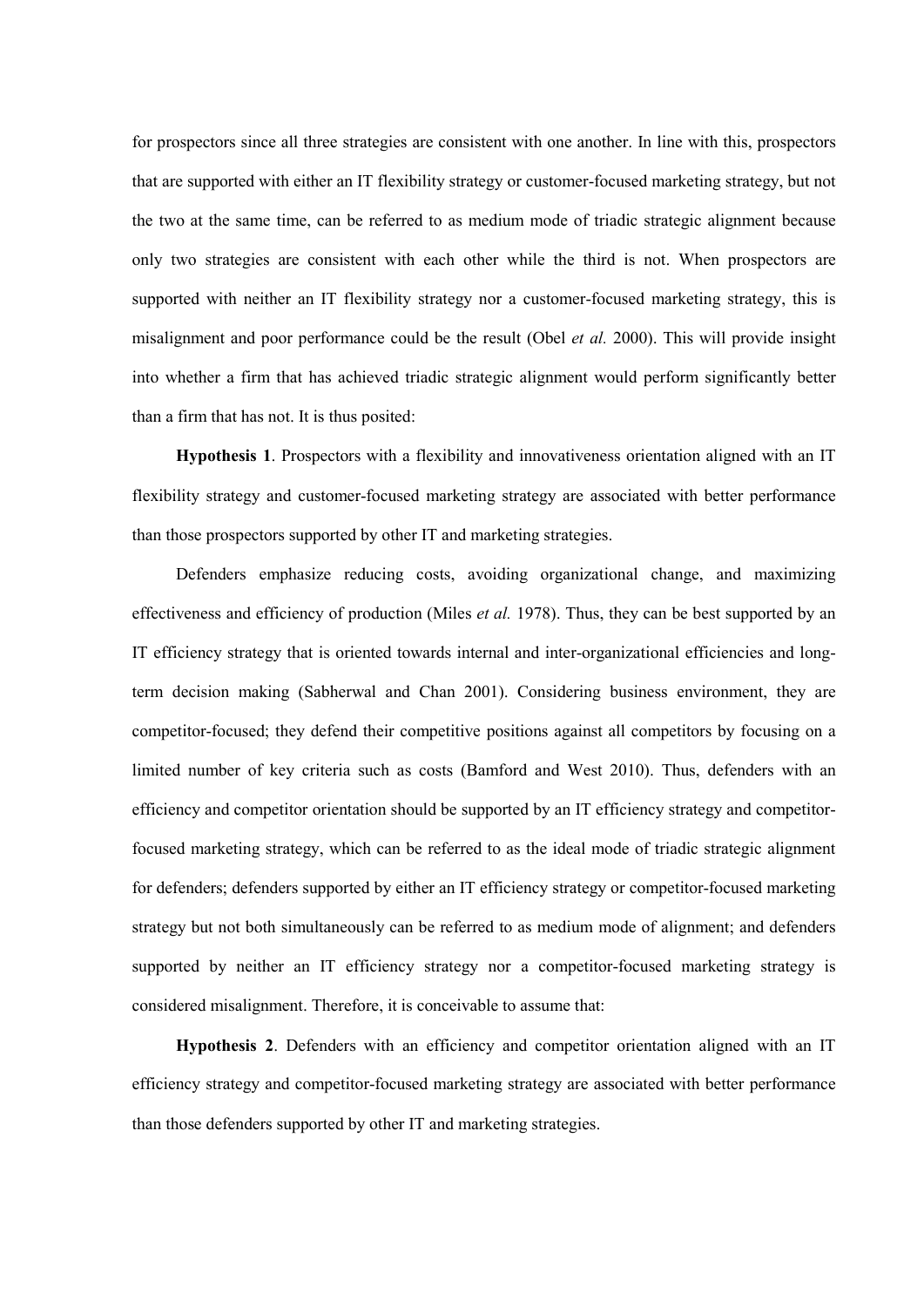The third generic configuration of triadic strategic alignment considers analyzers that are a combination of prospectors and defenders. On the one side, they monitor customer reactions and perform sophisticated customer analysis; on the other hand, they intensively examine competitors' activities (Olson *et al.* 2005). Thus, they focus on maintaining a stable domain of core products, closely watching competitors' activities, and seeking new market opportunities (Miles *et al.* 1978). They are seen to be best supported by an IT comprehensiveness strategy that enables them to make comprehensive decisions (Sabherwal and Chan 2001). Similarly, three different modes of triadic strategic alignment can be differentiated for analyzers: ideal mode refers to analyzers that are supported by an IT comprehensiveness strategy and a marketing strategy focused equally on competitors and customers; medium mode refers to analyzers that are supported by either an IT comprehensiveness strategy or a marketing strategy focused equally on competitors and customers; misalignment refers to analyzers are supported by neither an IT comprehensiveness strategy nor a marketing strategy. Therefore, it is hypothesized that:

**Hypothesis 3**. Analyzers, wishing to maintain a stable domain of core products while seeking new product and market opportunities, aligned with an IT comprehensiveness strategy and a marketing strategy focused equally on competitors and customers are associated with better performance than those analyzers supported by other IT and marketing strategies.

# **3 METHODOLOGY**

Firstly, to answer the general hypothesis and respond to the calls for including additional organizational factors into the relationship of strategic alignment, this research proposes the use of the covariation approach to test the triadic strategic alignment model. As shown in the triadic strategic alignment model (Figure 1), triadic strategic alignment is specified as "covariation", an unobservable or latent construct whose meaning is derived through the observable variables (Venkatraman 1989a; Bergeron *et al.* 2001; Xu *et al.* 2006), namely business, IT, and marketing. The covariation approach captures the multivariate relationship of coherent elements (Venkatraman 1989a). In order to operationalize the covariation approach, structural equation modelling (SEM) is used since the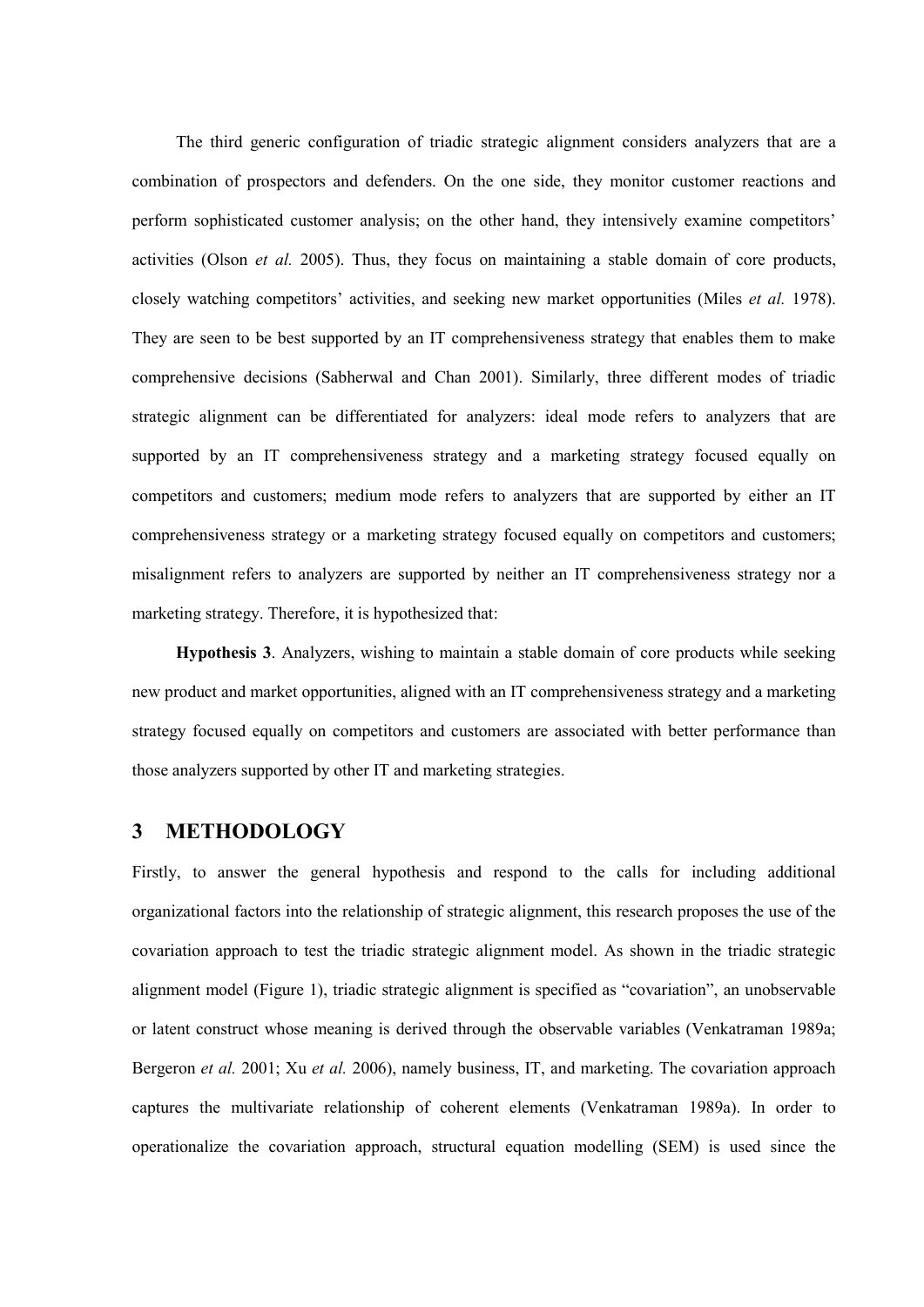hypothesis entails forming a new construct (i.e. triadic strategic alignment) that captures the covariation between the set of the first-order variables. Thus, this is carried out through a hierarchical model that includes higher and lower order variables whereas TSA is the higher-order variable.

Secondly, the profile deviation hypotheses were examined empirically using MANOVA which entails developing an ideal profile that can be used as benchmark against which their fit can be examined (Doty *et al.* 1993; Vorhies and Morgan 2003). Hence, operationalizing the three subsequent hypotheses require identifying generic configurations of triadic strategic alignment to examine whether the generic configurations of triadic strategic alignment show differences in their performance. The data sample was thus divided into three distinctive groups: prospectors, defenders, and analyzers; then each group was further divided into ideal, medium and low modes of triadic strategic alignment between business, IT and marketing strategies. The focus of the MANOVA was to compare whether the mean differences between the three modes of alignment within each group on a linear combination of several dependent variables were likely to have occurred by chance. This made it possible to compare the performance differences between three modes of triadic strategic alignment within each group thereby testing the three proposed hypotheses.

#### **3.1 Non-Response Bias and Common Method**

The data was also checked for potential non-response bias where the answers of late respondents were compared with those of early respondents. There were 187 participants who responded in the first week and 70 who responded two weeks later after the reminder was sent. An independent sample t-test was used and only three variables out of 32 were found to be statistically significant at the level 0.05. The magnitude of these differences was trivial and negligible (Cheshire *et al.* 2011). Finally, the data was tested for existing common method bias using Harman's single factor. The test result indicated that the first factor accounted for 33.3% of the total variance. Thus, there is no evidence of a substantial respondent bias in this study since the 'total variance explained' is less than 50% (Podsakoff *et al.* 2003; Wu 2013).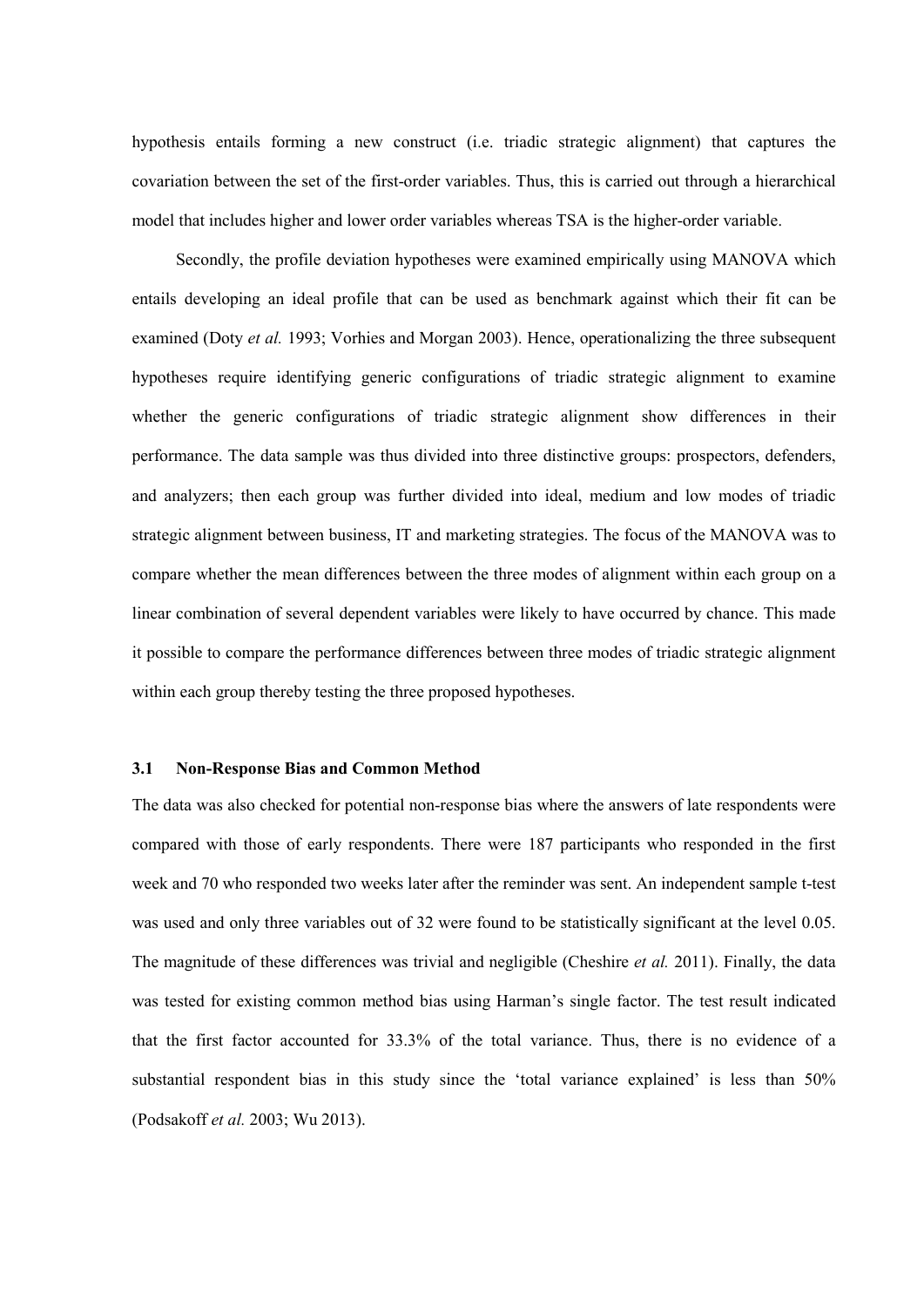#### **3.2 Data Collection and Sample**

In order to empirically test the hypotheses, a questionnaire survey of private firms registered in the Ministry of Industry and Trade in Yemen from different industries was randomly selected with respondents consisting of IT, business, and marketing managers, which helps avoid the possible bias in single-sided self-reported data (Wu *et al.* 2015). The sample consisted of variety of industries that will not only provide a reasonably similar context for respondents but also to be broad enough for the results to be generalizable (Olson *et al.* 2005). At first the sample frame consisted of 1,201 firms from private and public sectors. In order to select a sample, all public sectors firms were removed because this study is focused on investigating how organizations can increase their market growth, etc. through the triadic strategic alignment, which is not applicable to the public sector. Also, companies that were known not to have IT infrastructure were dropped. This is because one of the key variables under study is IT strategy. As a result, 700 firms were identified. Based on this, 350 firms were chosen randomly to be representative of the population. A pilot study was conducted and ten managers responded, which resulted in minor adjustments to the survey.

350 questionnaires were distributed to managers and executives in person on July 2014. One week later 187 were returned and a reminder was sent to the others. At the end of July, a total of 257 questionnaires were collected for a response rate of 73%. Respondents came from different industries, for example, 29.8% from telecom industry, 25.2% from banking and finance industry, 11.2% from manufacturing, 5.8% from retail, 4.1% from services, and 3.7 from property (Supplementary Information: Table 1). Of all, 17.8% were from firms with 50 to 249 employees, 37.6% from firms with 250 to 999 employees, and 33.1% from firms with more than 1000 employees.

### **3.3 Data Screening**

Data screening was performed. The first step was to remove uncompleted cases that had more than 10% of missing data since they are likely to result in biased analysis (Tabachnick and Fidell 2001). Out of the 257 cases, a total of 15 cases were excluded. Then Little's MCAR test was performed to determine how to replace missing data. The test was proved not significant (*p*=0.493), suggesting that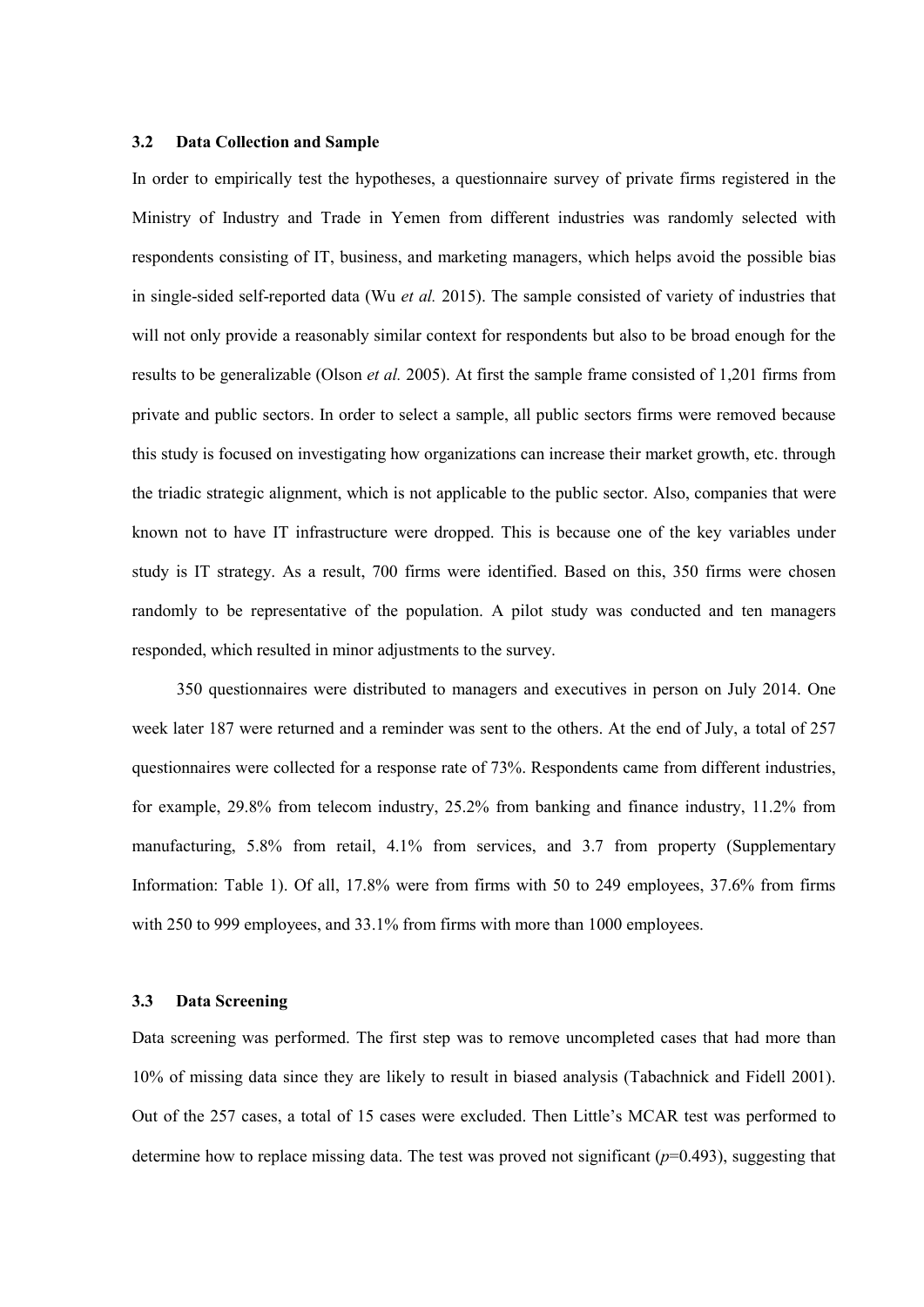data in the sample were missing completely at random. Next, cases with missing data were replaced by the median using SPSS.

#### **3.4 Measurements Validation**

In order to operationalize the research model and measure different strategic configurations, 32 indicators have been adopted from prior studies listed in Table 1. A 7-point Likert scale ranging from "strongly disagree" to "strongly agree" was used to assess indictors of business, IT, and marketing strategies.

Strategic orientation is measured using nine indicators adopted from Venkatraman (1989b) in terms of proactiveness, defensiveness, and analysis. IT orientation is measured using nine indicators adopted from Sabherwal and Chan (2001) in terms of the extent to which the employed IT strategy is flexibility, efficiency, or comprehensiveness oriented. Marketing orientation is measured using nine indicators adapted from Narver and Slater (1990) and Olson *et al.* (2005) in terms of a firm being customer-focused or competitor-focused. Organizational performance is measured using three indicators adapted from Croteau and Bergeron (2001a) and Kearns and Sabherwal (2006) to reflect the respondent's perception of organizational net profit, market share, and financial liquidity (Venkatraman 1989b).

# **3.5 Evaluation of Reflective Measurement Model**

The reflective measurement model was evaluated in terms of the internal consistency reliability (Supplementary Information: Table 2). The acceptable value for the alpha coefficient is between 0.7- 0.9 representing high reliability and between 0.5-0.7 representing moderate reliability (Kapoor *et al.* 2014). All reflective constructs displayed high reliability except for prospector and defender constructs of which they indicate moderate reliability. It is suggested by Jörg *et al.* (2009) that value of composite reliability has to be above 0.70 in order to report internal consistency. The results presented show that composite reliability for all reflective constructs are satisfactory.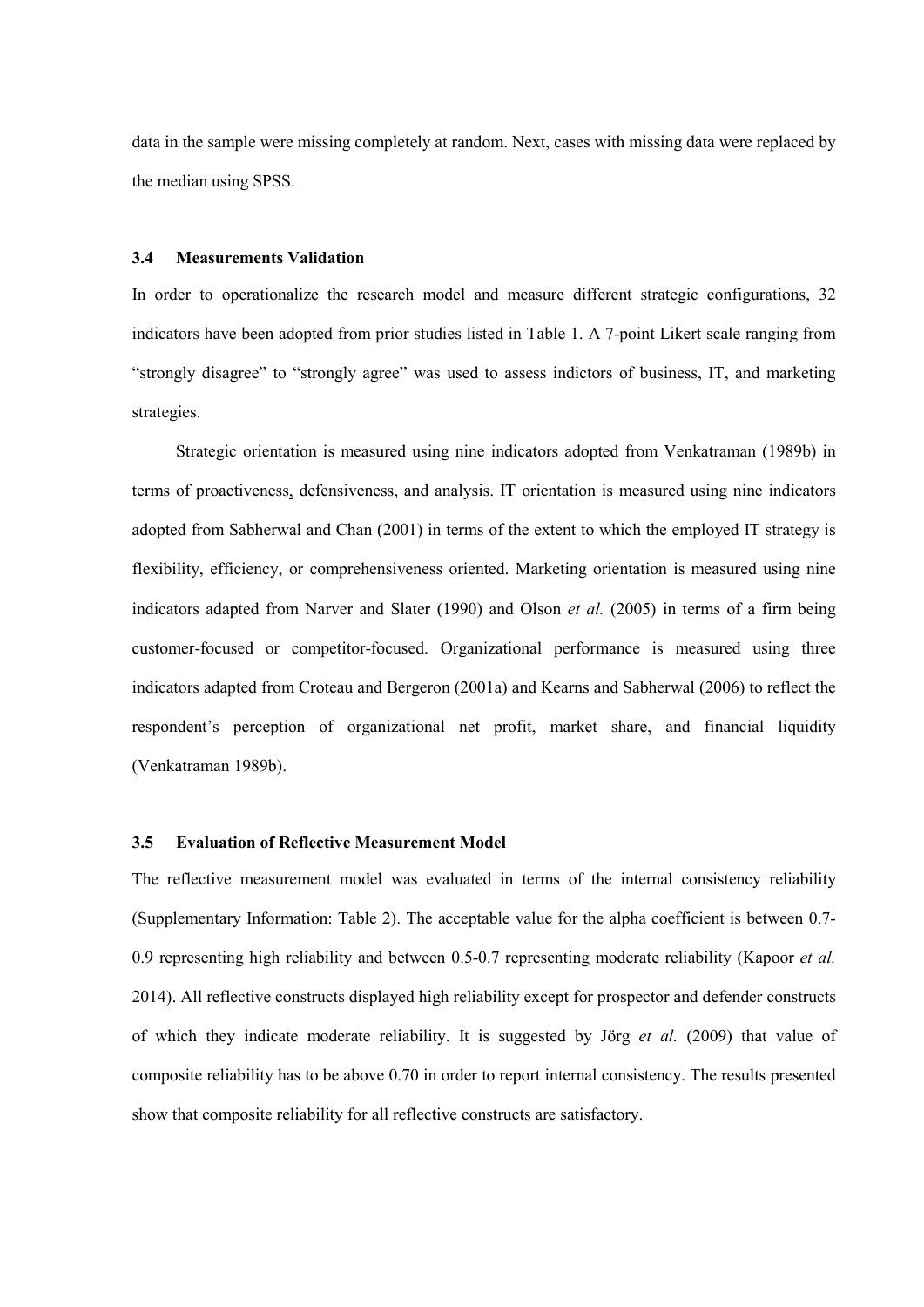As this study's research model has not been used in the strategic alignment literature, the study uses a minimum outer loading of 0.50 for reflective indicators to ensure indicator reliability (Hutzschenreuter 2009). All reflective indicators achieved good reliability including the square multiple correlation (the square of the loadings).

| <b>Constructs</b>             | <b>Indicators</b>                                                                                                                                                                                                                                                                                                                                                                                                                                                                      | <b>Sources</b>                                                         |  |  |  |  |  |
|-------------------------------|----------------------------------------------------------------------------------------------------------------------------------------------------------------------------------------------------------------------------------------------------------------------------------------------------------------------------------------------------------------------------------------------------------------------------------------------------------------------------------------|------------------------------------------------------------------------|--|--|--|--|--|
| Proactiveness                 | We constantly seek new opportunities related to the present operations<br>We seek market share position at the expense of cash flow and profitability<br>We cut prices to increase the market share                                                                                                                                                                                                                                                                                    |                                                                        |  |  |  |  |  |
| Defensiveness                 | We use cost control systems for monitoring performance<br>We use production management techniques<br>We emphasize on product quality through the use of quality circles                                                                                                                                                                                                                                                                                                                |                                                                        |  |  |  |  |  |
| Analysis                      | Our organization's IT provides support for decision making<br>When making a major decision, we usually try to develop thorough analysis<br>Our organization uses planning techniques and uses the outputs of management<br>information and control systems                                                                                                                                                                                                                             |                                                                        |  |  |  |  |  |
| Flexibility                   | We use competitive intelligence systems<br>We use IT for product marketing and promotion<br>We use IT for obtaining customer feedback and providing service                                                                                                                                                                                                                                                                                                                            |                                                                        |  |  |  |  |  |
| Efficiency                    | We use IT in business processes<br>We use IT to support research and development<br>We use IT to support manufacturing                                                                                                                                                                                                                                                                                                                                                                 | (Sabherwal<br>and Chan<br>2001)                                        |  |  |  |  |  |
| Comprehensiveness             | We use IT to support strategic planning and decision-making<br>We use IT in risk analysis of processes<br>We use IT in human resource management                                                                                                                                                                                                                                                                                                                                       |                                                                        |  |  |  |  |  |
| Customer-focused              | We continuously try to discover additional needs of our customers of which<br>they are unaware<br>We incorporate solutions to unarticulated customer needs in our new products<br>and services<br>We brainstorm on how customers use our products and services<br>We innovate even at the risk of making our own products obsolete<br>We work closely with lead users who try to recognize customer needs months<br>or even years before the majority of the market may recognize them | Olson et al.<br>$(2005)$ Narver<br>and Slater<br>(1990)                |  |  |  |  |  |
| Competitor-focused            | We rapidly respond to competitive actions<br>Our top management discusses competitor's strategies<br>We target opportunities for competitive advantage<br>Our salespeople collect competitor information                                                                                                                                                                                                                                                                               |                                                                        |  |  |  |  |  |
| Organizational<br>Performance | Our market share gains is much better than our principal competitors<br>The net profit position is much better than our principal competitors<br>The financial liquidity position is much better than our principal competitors                                                                                                                                                                                                                                                        | (Croteau and<br>Bergeron<br>2001b; Kearns<br>and<br>Sabherwal<br>2006) |  |  |  |  |  |

## *Table 1. Measurement Model*

Subsequently, the construct validity was assessed using average variance extracted (AVE) in order to achieve convergent validity. It is suggested by Ellwart and Konradt (2011) that AVE should be greater than the variance shared between the construct and other constructs. The AVE, shown in Table 2, was found to be suitable (Fornell and Larcker 1981). As a result, the convergent validity was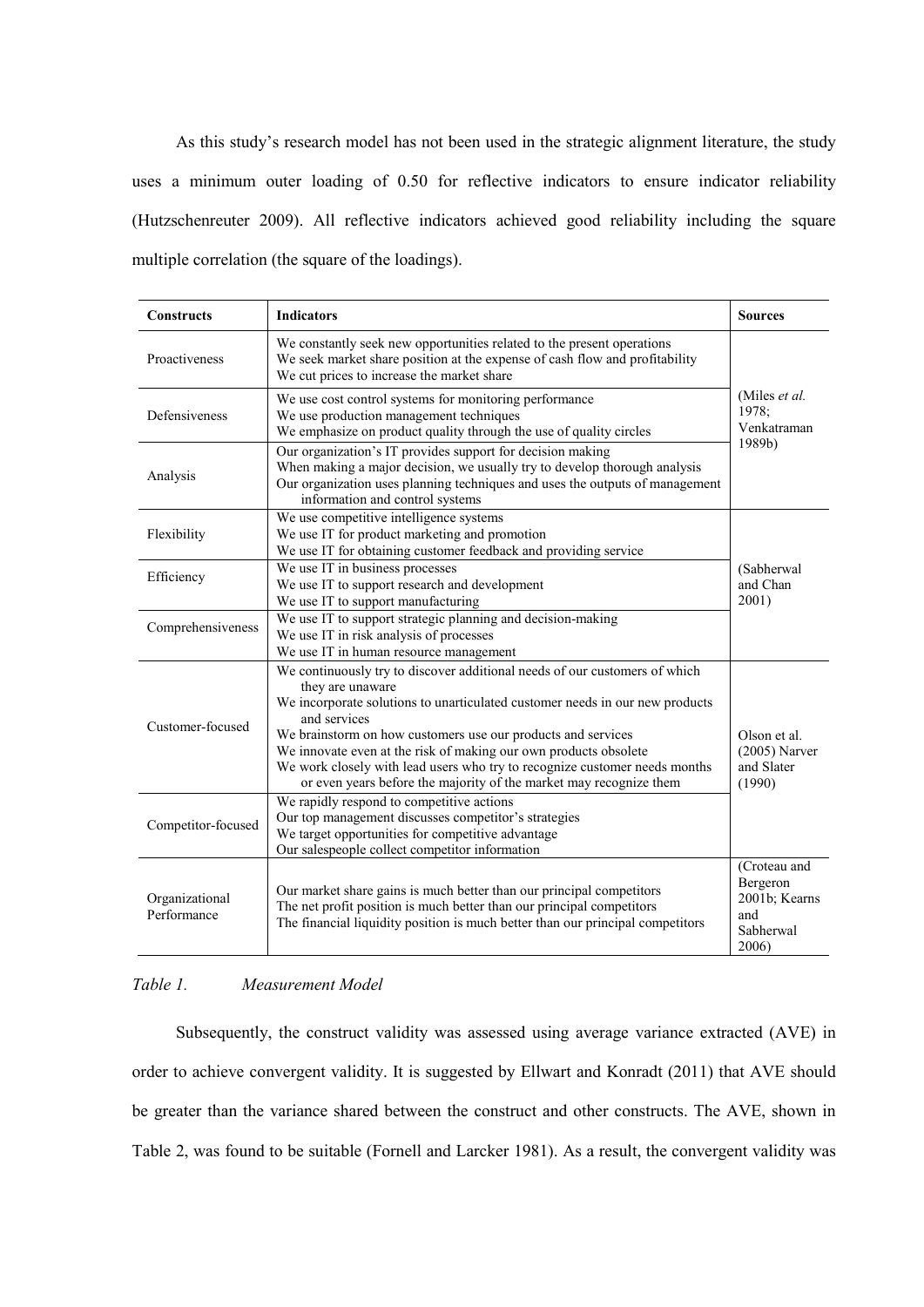achieved. Moreover, discriminant validity is fulfilled as each indicator has the highest loading on its desired construct.

|                                                                            | <b>Constructs</b> |      | 2    | 3    | 4    | 5    | 6    | 7    | 8    | 9    |
|----------------------------------------------------------------------------|-------------------|------|------|------|------|------|------|------|------|------|
|                                                                            | ANA               | 0.83 |      |      |      |      |      |      |      |      |
| 2                                                                          | <b>COMP</b>       | 0.48 | 0.81 |      |      |      |      |      |      |      |
| 3                                                                          | <b>COMPRH</b>     | 0.69 | 0.60 | 0.84 |      |      |      |      |      |      |
| $\overline{4}$                                                             | <b>CUS</b>        | 0.50 | 0.69 | 0.63 | 0.75 |      |      |      |      |      |
| 5                                                                          | DEF               | 0.47 | 0.49 | 0.49 | 0.58 | 0.78 |      |      |      |      |
| 6                                                                          | EFF               | 0.52 | 0.60 | 0.71 | 0.59 | 0.40 | 0.81 |      |      |      |
| 7                                                                          | <b>FLEX</b>       | 0.55 | 0.54 | 0.53 | 0.54 | 0.44 | 0.66 | 0.80 |      |      |
| 8                                                                          | <b>PERF</b>       | 0.34 | 0.53 | 0.41 | 0.47 | 0.37 | 0.32 | 0.34 | 0.87 |      |
| 9                                                                          | <b>PRO</b>        | 0.31 | 0.32 | 0.35 | 0.38 | 0.33 | 0.29 | 0.33 | 0.33 | 0.71 |
| Note: Diagonal elements are the square root of AVE and highlighted in bold |                   |      |      |      |      |      |      |      |      |      |

*Table 2. Inter-Construct Correlation*

#### **3.6 Assessment of Formative Measurement Model**

The formative measurement model was evaluated in terms of multicollinearity, the indicator weights, significance of weights, the indictor loadings (Hair *et al.* 2014), and nomological validity (MacKenzie *et al.* 2011). The nomological net test for the formative measurement model is based on the relationship between the formative index and the other constructs in the path model. The empirical results indicate that the structural path coefficients related to the formative construct are significant and strong (Supplementary Information: Figure 1).

Unlike testing the loading of the reflective constructs, the formative construct is tested by the weighting of the indicator which is above the threshold of 0.1. The results show that all the weights of the indicators and path relationships are significant. Hence the estimated indicator weights of formative measurement model are significant and are reliable.

Finally, a multicollinearity test was performed and all the VIF values are below 3.31, indicating low levels of multicollinearity and exhibiting discriminant validity.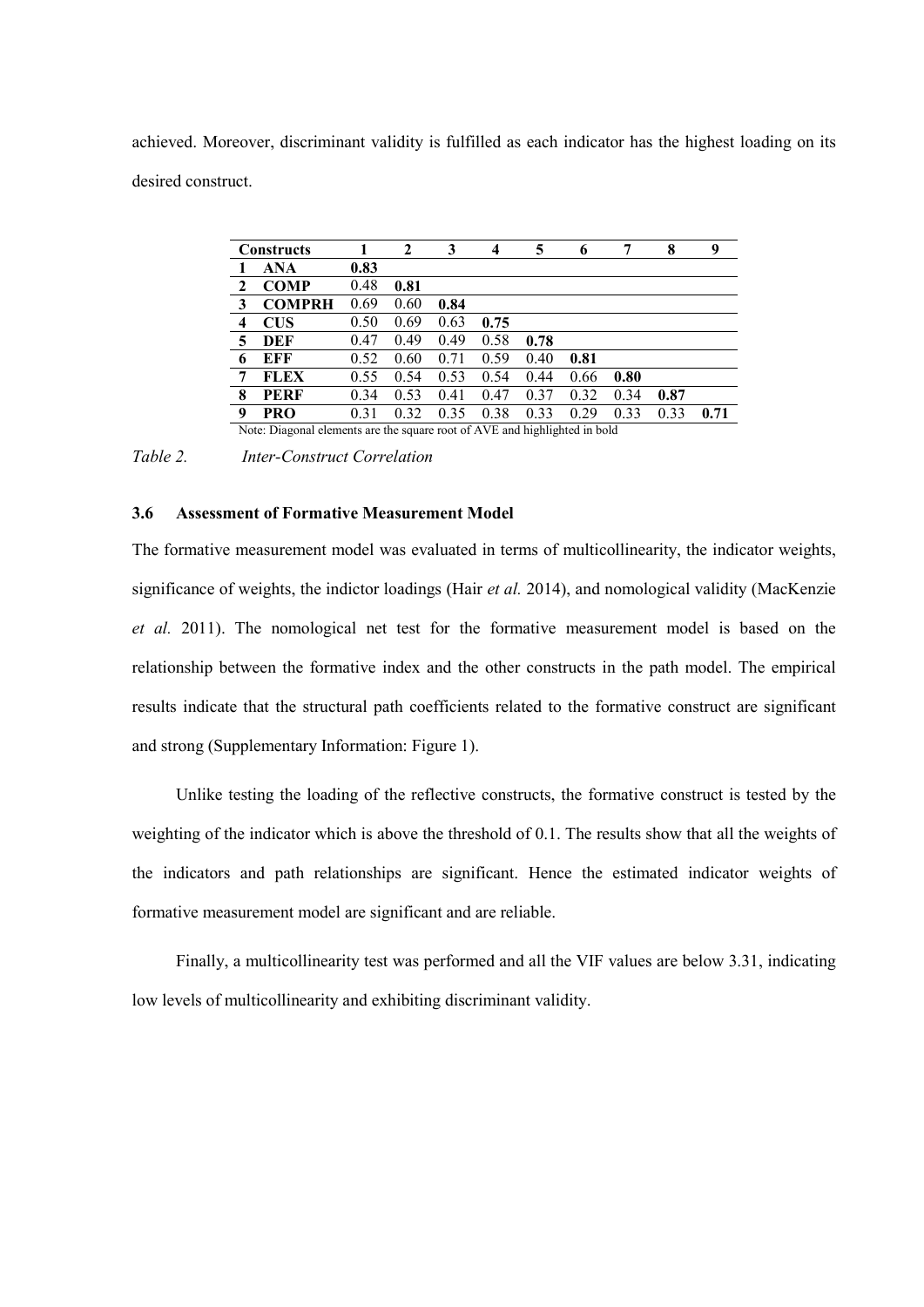# **4 RESULTS**

#### **4.1 Control Variables**

Although control variable is not the main focus of the study, omitting it would make the results less accurate. A control variable is a variable that the researcher suspects is influencing the relationship between the independent and dependent variables (David and Sutton 2004; Rubin 2009). Prior studies indicated that firm size, industry sector, and job position could influence the relationship between alignment and performance (e.g. Powell 1992; Cragg *et al.* 2002; Sproull 2002; Chan *et al.* 2006). Thus this study controlled for these variables. The empirical results indicated that none of the control variables have a significant effect (Supplementary Information: Table 3). Thus, in this study, there is no evidence that firm size, industry, and job position are associated with better firm performance (Modi 2006; Liang *et al.* 2007).

#### **4.2 Evaluation of Structural Model**

First, the structural model relationships show the path coefficient and the significance and relevance of the relationships (Supplementary Information: Figure 1). There is a remarkable relation between TSA (triadic strategic alignment) and performance (0.59), implying that triadic strategic alignment of business, IT, and marketing strategic orientations indeed positively affects organizational performance. The analysis also indicated that the research model explained variance in performance with R<sup>2</sup> value 0.35 which is higher than threshold of 0.33 indicated by Chin *et al.* (1998).

Second, a one-way MANOVA was performed to differentiate the modes of triadic strategic alignment prospectors, defenders, and analyzers separately. Three dependent variables were used: market share, net profit, and financial liquidity. The independent variable was mode of triadic strategic alignment. Preliminary assumption testing was conducted to check for normality, outliers, linearity, homogeneity, and multicollinearity (Hair *et al.* 2010), with no serious violations noted.

Thereafter, different modes of triadic strategic alignment based on the mean value of performance could be conducted to distinguish alignment modes from one another. In order to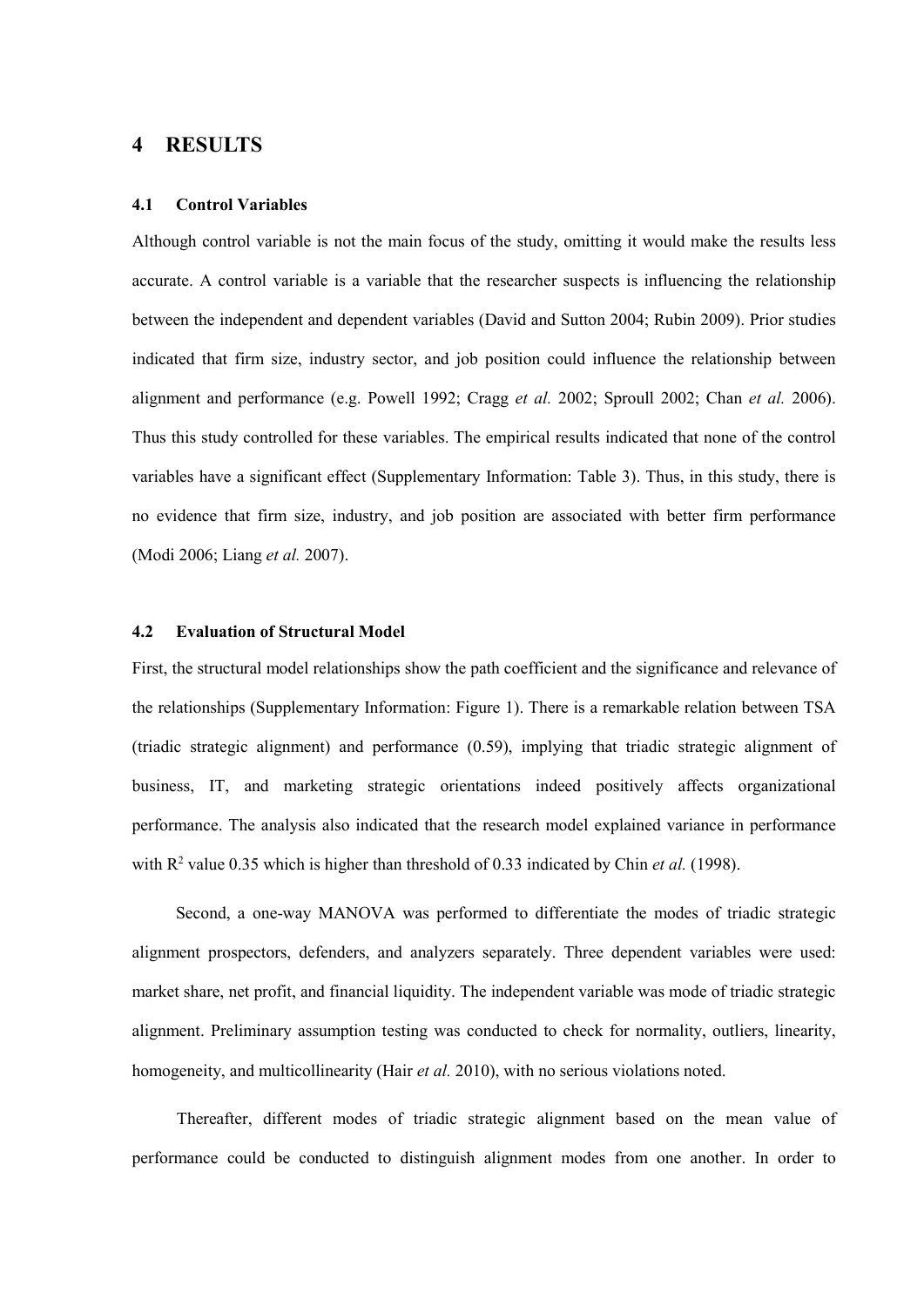compare the modes of triadic strategic alignment, this study started classifying the modes of alignment based on the business strategy orientation. Prospectors were selected based on each case's three proactiveness indicators scored simultaneously between 5 and 7 (somewhat agree, agree, and strongly agree). Then all cases of prospectors were further divided into three modes: ideal alignment, medium alignment, and low alignment. Ideal alignment refers to triadic alignment between prospector (business strategy), flexibility (IT strategy), and customer-focused (marketing strategy) with all relevant indicators scored 5 or more. Medium alignment refers to prospectors aligned with either IT flexibility strategy or customer-focused marketing strategy. This means only one of the latter two strategies with all its indicators scored 5 or more. Finally, low alignment for prospectors refers to prospectors aligned with neither IT flexibility strategy nor customer-focused marketing strategy. That is, none of the latter two strategies with all its indicators scored 5 or more. The same procedure was performed for defenders and analyzers. As a result, there were 28 prospectors, 41 defenders, and 127 analyzers. There were also 45 cases having mixed strategic orientation, which will be covered elsewhere.

#### **4.3 Results of Triadic Strategic Alignment for Prospectors**

28 prospectors were identified: 14 with ideal mode of triadic strategic alignment between business, IT and marketing strategies, 12 with medium triadic strategic alignment, and two with low triadic strategic alignment (Supplementary Information: Table 4).

A one-way MANOVA was conducted. The Box's Test of Equality of Covariance Matrices confirmed that the data did not violate the assumption  $(p = 0.824)$ ; the significant values of Levene's Test of Equality of Error Variances for the dependent variables were 0.097 (market share), 0.288 (net profit), and 0.486 (financial liquidity), suggesting the assumption of equality of variance was not violated. The Multivariate tests indicated that there was a statistically significant difference between the three alignment modes on the combined dependent variables, that is, the ideal triadic strategic alignment performed better than medium, which performed better than low alignment, with the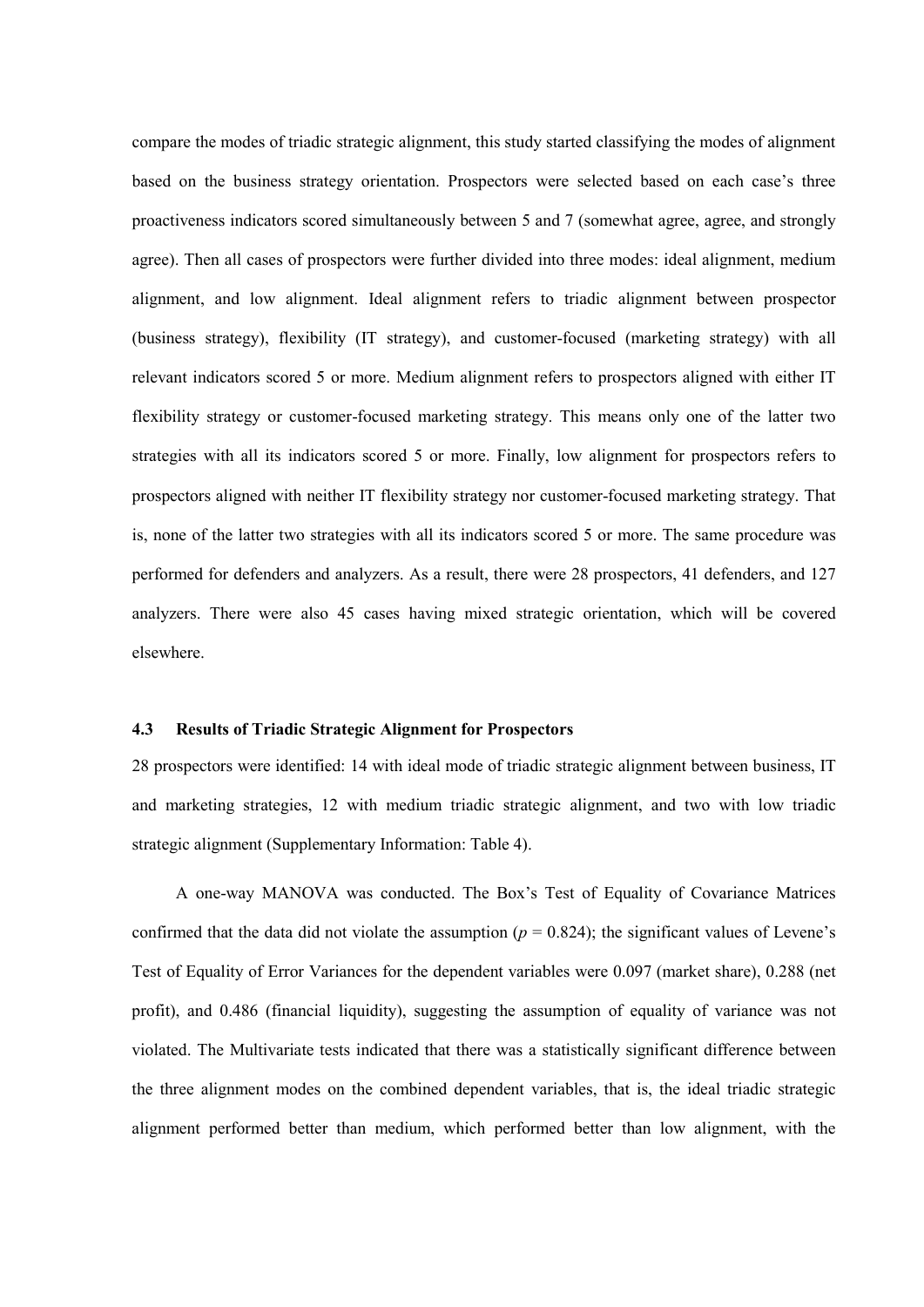modes' F = 2.894,  $p = 0.018$ , Wilks' Lambda = 0.524, and partial eta squared = 0.274. Since the Multivariate Tests were significant, this allowed Tests of Between-Subject Effects to be further conducted (Supplementary Information: Table 5). The results indicated that all three modes of alignment were significantly different on net profit, market share, and financial liquidity. The importance of the impact of the mode on net profit, market share, or financial liquidity could be evaluated using the effect sizes-partial eta squared, which were considered medium (Hair *et al.* 2010), suggesting that the mode could explain 46.3% of the variance in net profit, 36.9% in financial liquidity, and 24.2% in market share.

#### **4.4 Results of Triadic Strategic Alignment for Defenders**

41 defenders were identified (Supplementary Information: Table 6). A one-way MANOVA was conducted. The Box's Test of Equality of Covariance Matrices was  $p = 0.372$ , indicating that the data did not violate the assumption; the significant values of Levene's Test of Equality of Error Variances for the dependent variables were 0.741 (market share), 0.766 (net profit), and 0.485 (financial liquidity), suggesting the assumption of equality of variance was not violated. The Multivariate tests indicated that there was a statistically significant difference between the three alignment modes on the combined dependent variables. The ideal triadic strategic alignment performed better than medium; however, low alignment performed better than both ideal and medium alignment while the number of low cases was only two. The modes'  $F = 4.559$ ,  $p = 0.001$ , Wilks' Lambda = 0.525, and partial eta squared = 0.275. Furthermore, Tests of Between-Subject Effects were conducted (Supplementary Information: Table 7). The results indicated that all three modes of alignment were significantly different on net profit, market share, and financial liquidity. The importance of the impact of the mode on net profit, market share, and financial liquidity could be indicated by the effect sizes-partial eta squared, which were considered medium (Hair *et al.* 2010), suggesting that the mode could explain 30.4% of the variance in net profit, 41.7% in financial liquidity, and 41.9% in market share.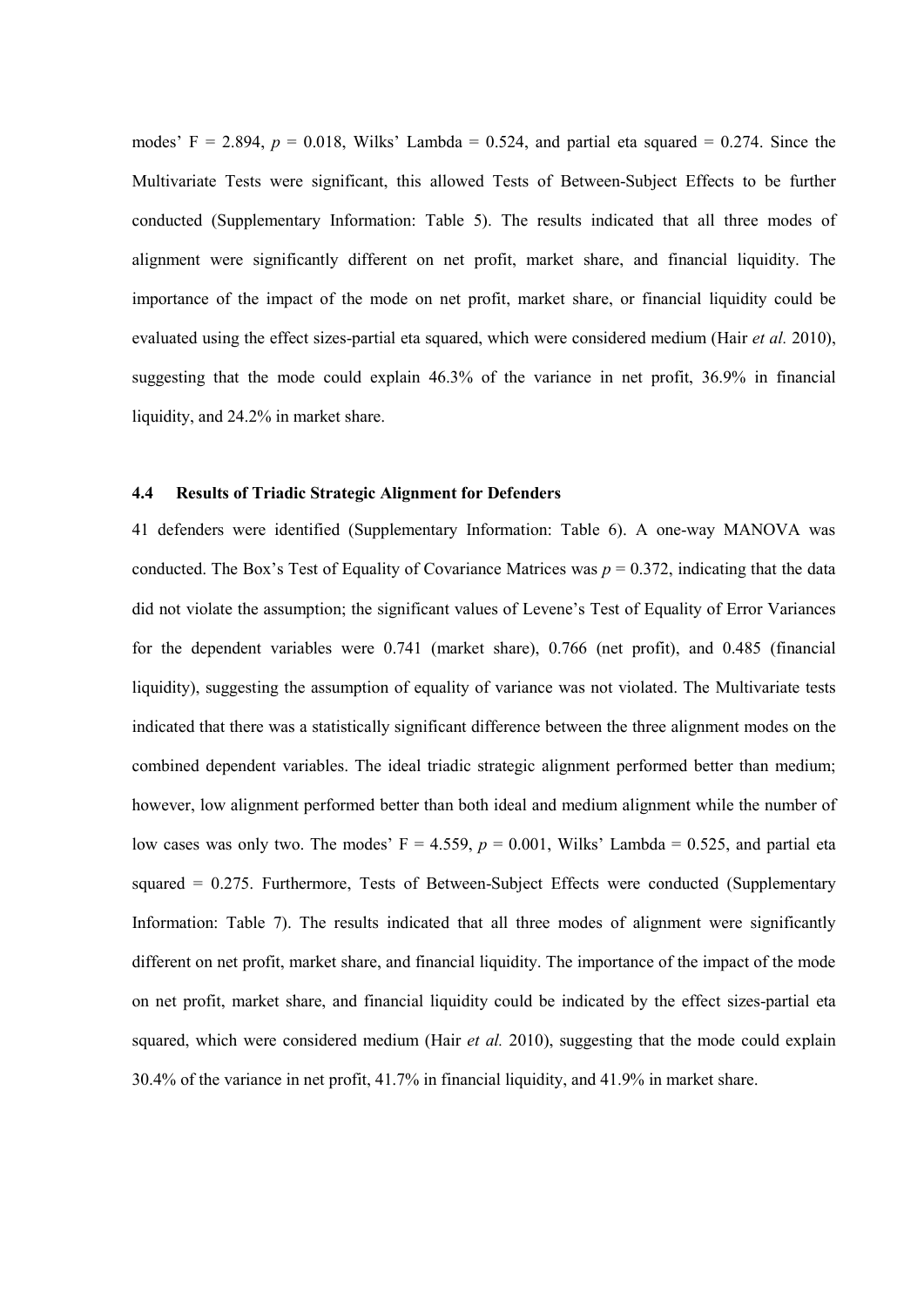## **4.5 Results of Triadic Strategic Alignment for Analyzers**

127 analyzers were identified with only two modes of alignment (Supplementary Information: Table 8). A one-way MANOVA was conducted to indicate that there was no statistically significant difference between the two alignment modes on the combined dependent variables.

## **4.6 Hypothesis Testing**

Table 3 summarizes the testing results of all hypotheses. The general Hypothesis is supported by the empirical evidence suggesting that the relationship between triadic strategic alignment and organizational performance is rather strong. Hypothesis 1 assumes that prospectors aligned with an IT flexibility strategy and customer-focused marketing strategy (the ideal alignment) will perform better than those prospectors supported with other IT or marketing strategies. This hypothesis is supported by the empirical evidence (Supplementary Information: Table 5), suggesting that prospectors with the ideal alignment perform much better than those with medium alignment and low alignment.

| <b>Hypothesis</b>                                                                                                                                                                                                                                                           | Empirical<br>evidence |  |
|-----------------------------------------------------------------------------------------------------------------------------------------------------------------------------------------------------------------------------------------------------------------------------|-----------------------|--|
| Hypothesis. TSA --> OP $(0.59)$                                                                                                                                                                                                                                             | <b>Yes</b>            |  |
| Hypothesis 1. Prospectors aligned with an IT flexibility strategy and customer-focused<br>marketing strategy are more strongly associated with better performance than those<br>prospectors supported by other IT and marketing strategies.                                 | Yes                   |  |
| Hypothesis 2. Defenders aligned with an IT efficiency strategy and competitor-focused<br>marketing strategy are more strongly associated with better performance than those<br>defenders supported by other IT and marketing strategies.                                    |                       |  |
| Hypothesis 3. Analyzers aligned with an IT comprehensiveness strategy and a marketing<br>strategy focused equally on competitors and customers are more strongly associated with<br>better performance than those analyzers supported by other IT and marketing strategies. |                       |  |

*Table 3. Summary Results of Hypotheses Testing*

Hypothesis 2 suggests that defenders aligned with an IT efficiency strategy and competitorfocused marketing strategy (the ideal alignment) will perform better than those defenders supported with other IT or marketing strategies. The findings (Supplementary Information: Table 7) suggest that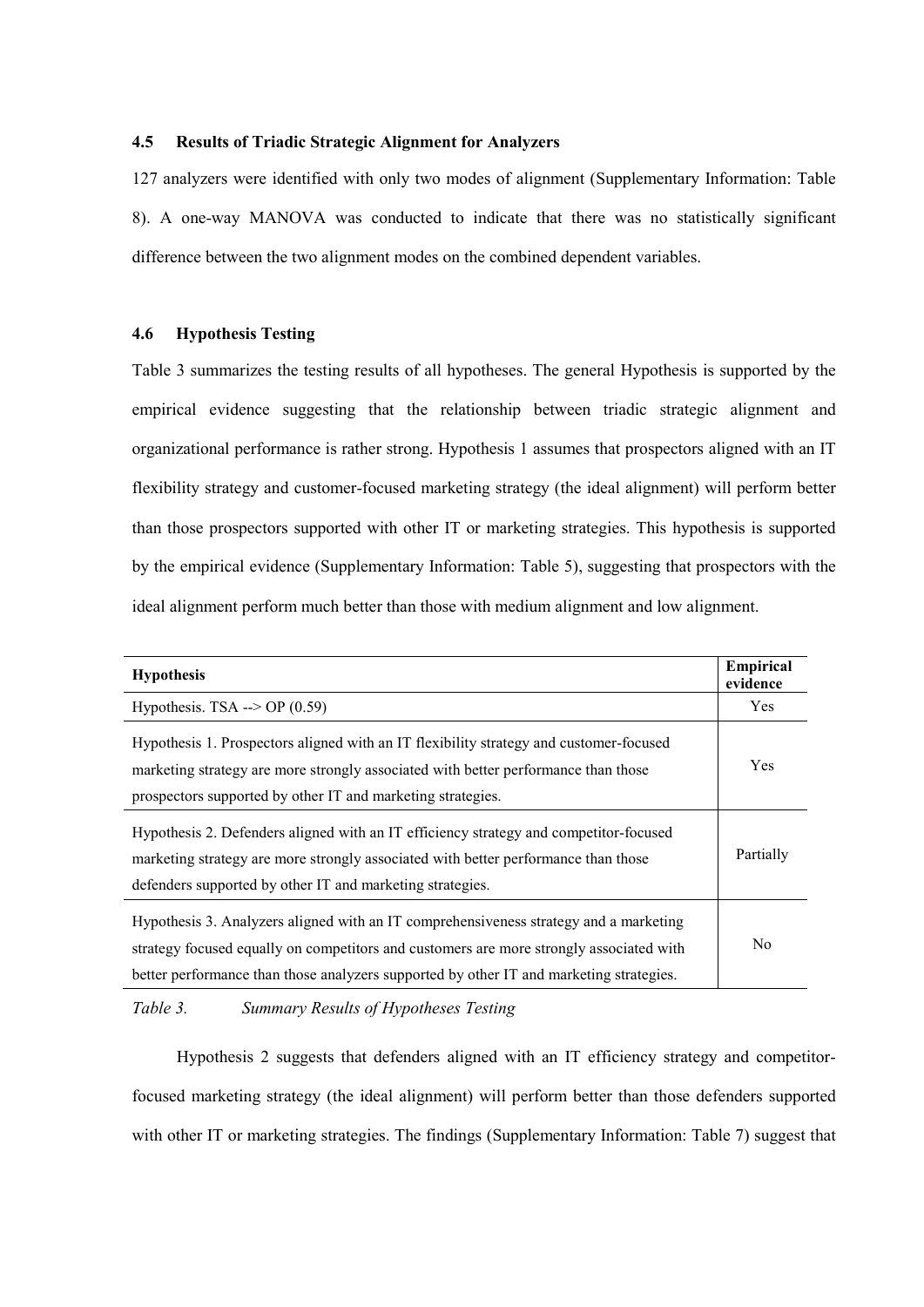defenders with the ideal alignment perform better than those with medium alignment; however, low alignment including only two cases perform better than both ideal alignment and medium alignment; thus Hypothesis 2 is only partially supported.

Hypothesis 3 conjectures that analyzers aligned with an IT comprehensive strategy and a marketing strategy that focuses equally on customer and competitor-focused (the ideal alignment) will perform better than those analyzers supported with other IT or marketing strategies. This hypothesis is rejected by the empirical evidence because there was no statistically significant difference between the two alignment modes on the combined dependent variables.

# **5 DISCUSSIONS AND CONCLUSIONS**

The main purpose of this research was to understand triadic strategic alignment among business strategy, IT strategy, and marketing strategy and its impact on firm performance. Specifically, the study intended to examine the extent to which (1) triadic strategic alignment affects organizational performance and (2) a firm's triadic strategic alignment is affected by its specific strategic orientation. The research results partially supported these hypotheses and made the following contributions.

## **5.1 Theoretical Contributions**

An important feature of this research is the fact that it is cross-disciplinary where it demonstrates how strategic conceptualizations of one discipline can be applied to another. It also highlights that the interests and concerns of different disciplines, at least in the management area, are becoming more intertwined. As markets continue to evolve and as the rate of IT change increases, there is a need to adopt a more holistic view of the business as a whole. This paper contributes in the investigation of the alignment of business, IT, and marketing strategies on firm performance, drawing on contingency and configurational theories. The results suggest that these different conceptual foundations should be viewed as complementary instead of competing approaches.

The first contribution of this study is the conceptualization of triadic strategic alignment among business, IT and marketing strategies. Strategic alignment has been extensively examined; but many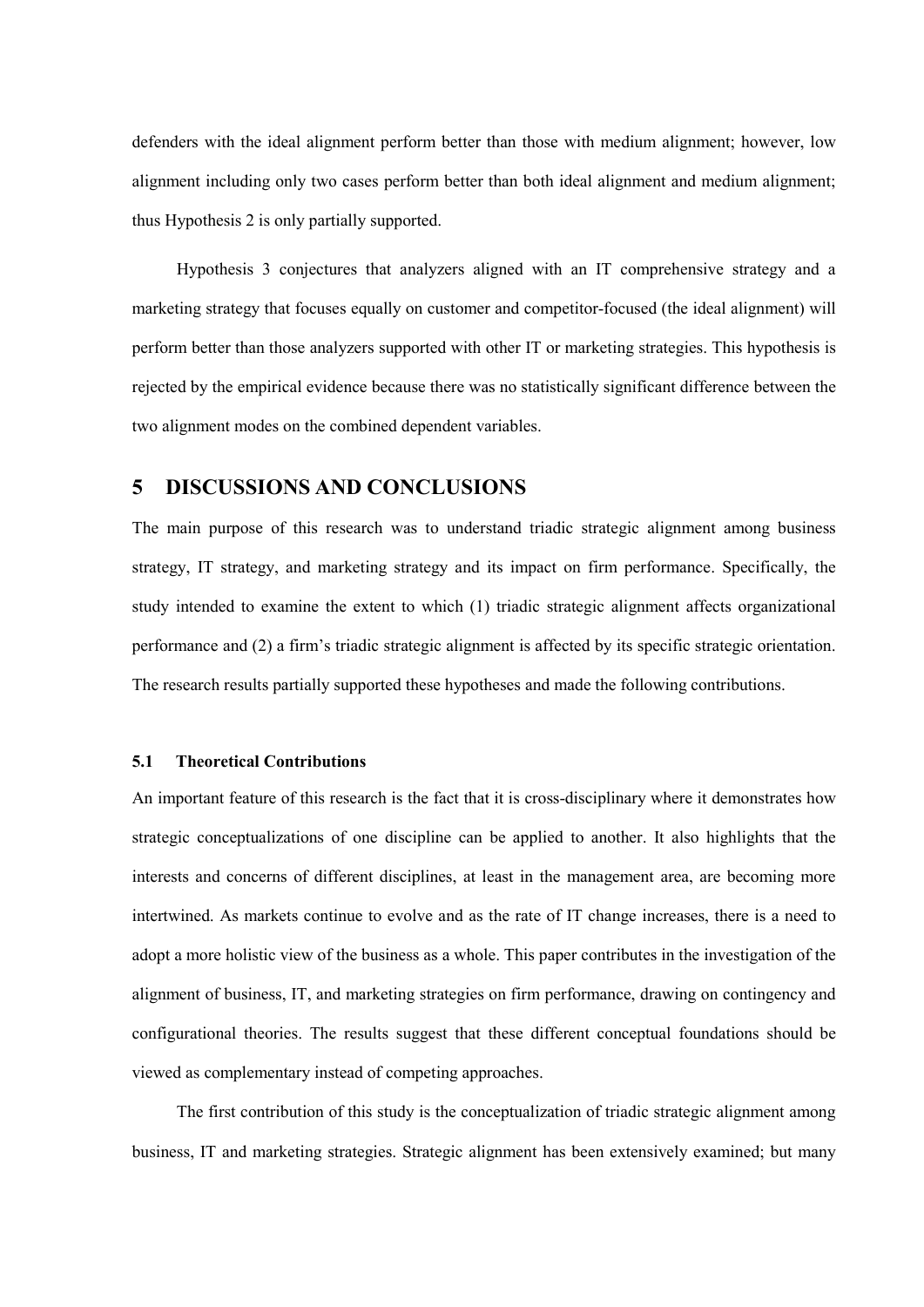prior studies examine strategic alignment using a pairwise approach (Cao 2010), which can only partially capture the nature of strategic alignment that includes multiple factors (Drazin and Van de Ven 1985). Conceptually, it has been suggested that alignment including multiple factors is achievable (Venkatraman and Camillus 1984) and more holistic (Bergeron *et al.* 2004; Cao *et al.* 2016); however, only a limited number of studies examined alignment by including multiple factors such as business strategy, IT strategy and organizational structure (e.g. Chatzoglou *et al.* 2011). Many researchers (e.g. Venkatraman 1989a; Sabherwal and Chan 2001; Olson *et al.* 2005; Hooper *et al.* 2010) have argued that organizations are very complex systems in which numerous contingencies exist. The relationships between multiple factors often exhibit complex and interrelated nature in their evolution (Venkatraman and Prescott 1990). This study is an initial attempt to use triadic strategic alignment among business, IT, and marketing strategies to capture and retain the complex and interrelated nature of the relationships between multiple factors. This study's empirical support for the general hypothesis, that is, the alignment of business, IT, and marketing strategic orientations is positively associated with firm performance, suggests that the firms in this study can achieve better firm performance through triadic strategic alignment. Thus, this research has extended the existing research on strategic alignment by developing and empirically supporting the concept of triadic strategic alignment, which emphasizes simultaneously aligning business strategy, IT strategy that is an integral part of all organizing, and marketing strategy that considers dramatic changes in the business environment. This concept of triadic strategic alignment among three strategies also moves beyond the dominant pairwise approach to strategic alignment, thus makes a conceptual contribution to strategic alignment literature.

Second, this research contributes to configuration theory by identifying three generic configurations of triadic strategic alignment by specifically considering the firms being prospectors, defenders, or analyzers. While the concepts of strategic orientation (Venkatraman 1989b) and strategic configurations (Miles *et al.* 1978) are well discussed in strategic management literature, few studies have used them to examine strategic alignment (Chan *et al.* 2006). Many prior studies assumed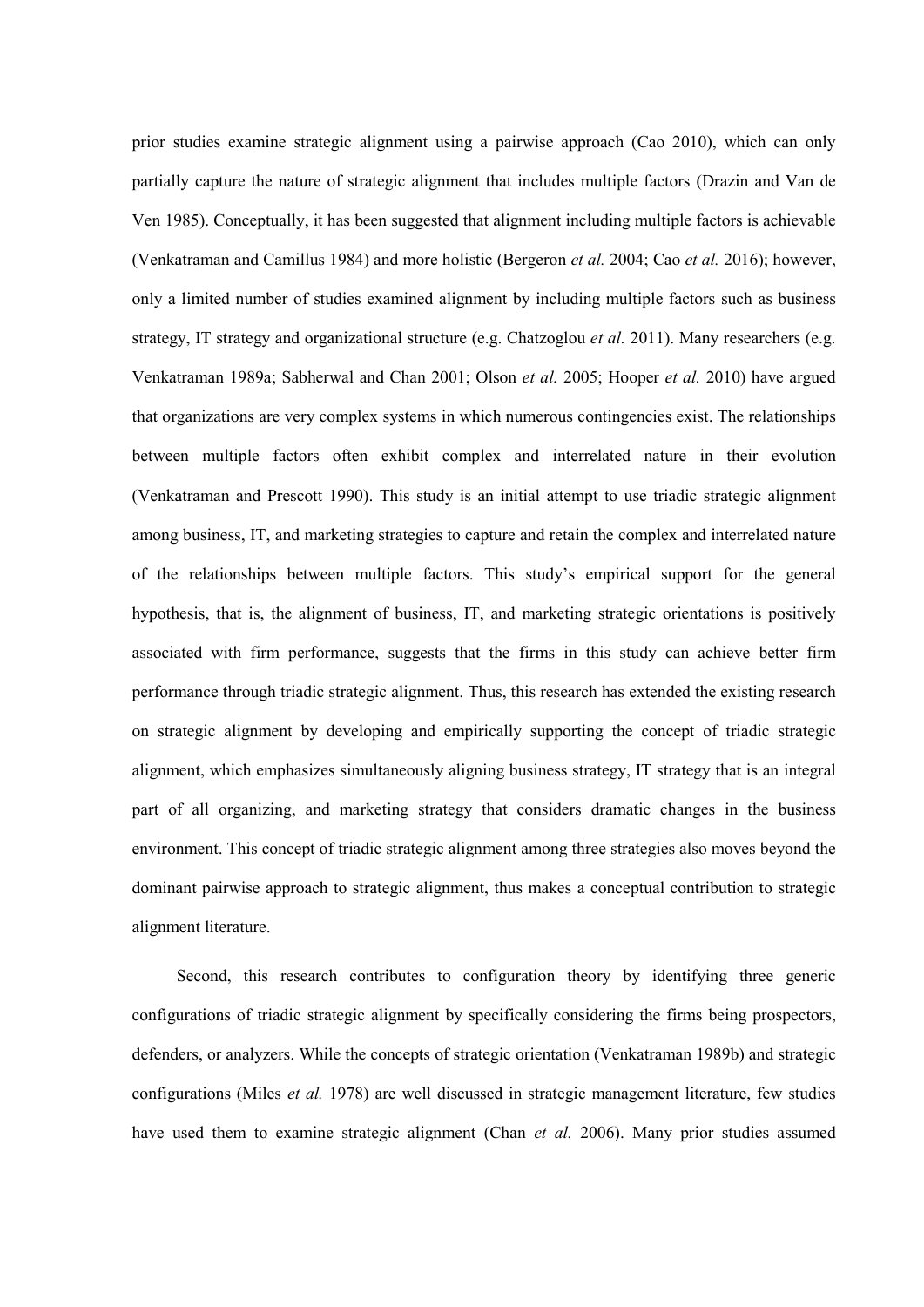strategic alignment is applicable to all configurations of firms without considering how a firm should support its unique business strategy with appropriate IT and marketing strategies. By taking into account strategic orientation of firms, this research helps understand the antecedents to strategic alignment and consequently the link from strategic alignment to organizational performance. Specifically, this study has suggested that the prospectors in this study find it more beneficial to develop and use market information systems and strategic decision support systems and tend to observe customers in order to develop new products when considering their marketing strategy, while deviating from their ideal alignment can be less advantageous. Thus, this finding provides empirical support for the conceptual prediction about the relationship between a prospector's strategic orientation and firm performance. However, regarding defenders, this study's findings suggest that the defenders in this study with the ideal alignment perform better than those with medium alignment; while low alignment performs better than both ideal alignment and medium alignment. As a result, the prediction about the relationship between a defender's strategic orientation and firm performance is partially supported. Taken together, these findings regarding both prospectors and defenders at least suggest that strategic alignment is not universally applicable to all configurations of firms. This seriously challenges the validity of existing alignment studies that are not considering firms' strategic orientations. One important implication is that strategic alignment studies may need to change or refine their theorizing about strategic alignment. In particular, there is a need to consider strategic alignment and strategic orientations of firms simultaneously. Additionally, the findings suggest that more studies in different research contexts are needed to either confirm or refute the findings from this study which is among the first to examine triadic strategic alignment and is based on data collected from Yemen. More research is also necessary as, contrary to expectation, the findings of this study do not support the hypothesis about analyzers' triadic strategic alignment. Thus, future research could expound upon why or how this may be the case, thus extending the scope of strategic alignment research. Perhaps theorizing about strategic alignment in conjunction with strategic orientation needs to be further refined to capture the complexity of strategic alignment that involves multiple factors; or new and more pertinent measurements are needed to measure complex triadic alignment such as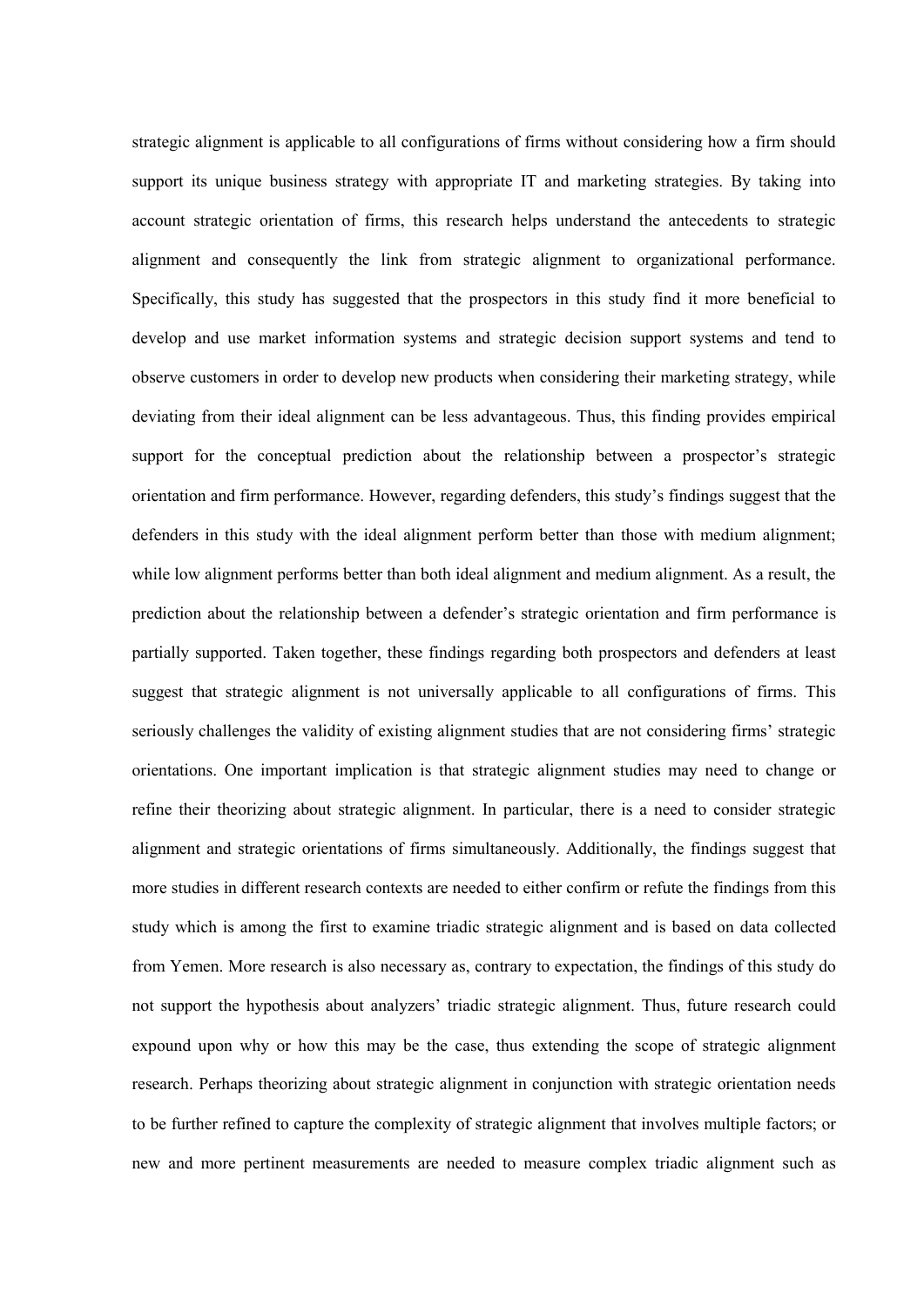analyzers' pursuing a business strategy that simultaneously focuses on both competitors and customers and using a comprehensive IT strategy.

The findings have generally shown that triadic strategic alignment is positively associated with better organizational performance, and that misalignment (low and medium alignment) between business, IT and marketing strategies will exhibit lower levels of organizational performance. As a result, this research suggests that firms with different strategic orientation need to achieve different configurations of strategic alignment. Therefore, this research has made an important conceptual contribution to the literature by identifying three generic configurations of triadic strategic alignment. The findings also add to the limited number of studies examining strategic alignment using either strategic configurations (Luo and Park 2001; Chan *et al.* 2006; Raymond and Croteau 2009) or strategic orientation (Chan *et al.* 1997; Sabherwal and Chan 2001; Bergeron *et al.* 2004; Yayla and Hu 2012).

Third, the findings contribute to marketing literature by demonstrating that strategic alignment, including multiple factors, has greater explanatory power (Venkatraman and Prescott 1990) and it is more holistic (Bergeron *et al.* 2004; Cao *et al.* 2016). By extending the results of Vorhies and Morgan (2003), this study's findings suggest that ideal triadic alignment for each strategic orientation is associated with better organizational performance than medium alignment that is pairwise alignment between either business strategy and IT strategy or business strategy and marketing strategy. Thus, in order to achieve superior performance, a firm needs to align its marketing strategy simultaneously with both business and IT strategies.

#### **5.2 Empirical Implication**

In reconciling this study's findings with previous theoretical and empirical work, potential implications can be drawn. The findings suggest that firms need to take a more holistic approach to achieving strategic alignment by including multiple factors since pairwise alignment has limited capacity and is likely to result in poor performance. The research makes it particularly clear that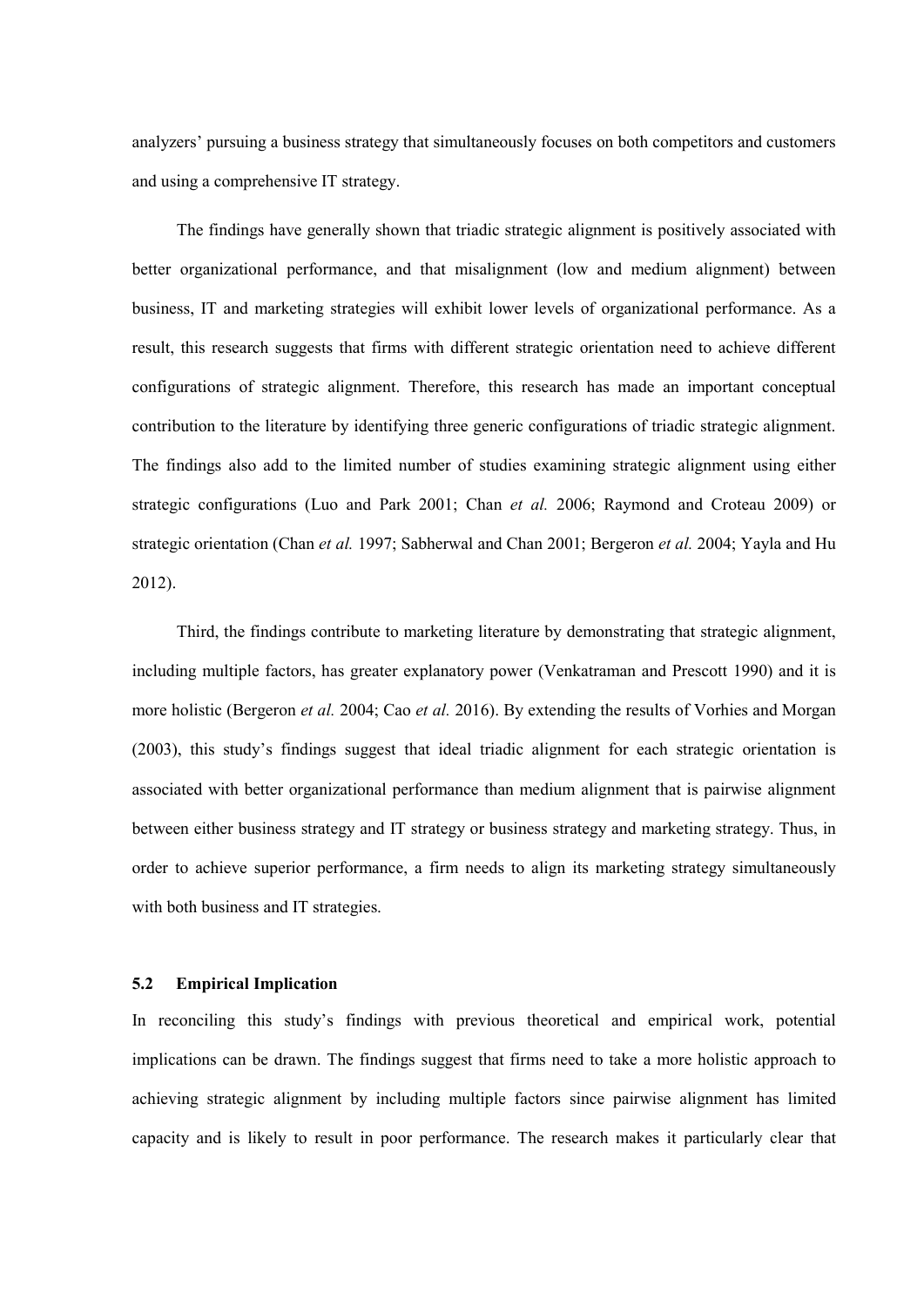triadic strategic alignment provides a valid alternative approach to strategic alignment. For a firm pursuing a particular business strategy to achieve superior performance, it has to implement an appropriate combination of IT and marketing strategies. It emphasizes support business strategy by assessing dramatic changes in the business environment and developing appropriate IT to meet business needs, thus organizational strategies are coherently aligned and act more as a whole.

The central finding and key argument of this study is that successful implementation of IT and marketing strategies is required to adapt to business strategy for superior performance. Also, it suggests that marketing strategy plays a crucial role in strategic alignment and is contingent on the specific business strategy in use. The authors note that the role of marketing strategy in the triadic strategic alignment model has a significant contribution in alignment and performance, as Yayla and Hu (2012) also point out. This research highlights the benefit of different functions of a business striving towards a common purpose of which results from high levels of functional alignment into synergistic benefits. In particular there seems to be a merit in having all CEO, CIO, and CMO working together within the firm, and a shared understanding of the firm's strategic objectives reflects in improved firm performance. Organizations can improve the shared interests between the functions by means of formal training, job rotation, and relying on the establishment of cross-functional teams and units. Therefore, the involvement of marketing managers in corporate strategy formation would increase the chance of strategic alignment influencing business performance significantly.

The three generic configurations of triadic strategic alignment and the three modes of alignment provide useful tools, which can be used by a firm to assess its current status of strategic alignment: its strategic orientation, form of alignment between different strategies, and its performance. Then the firm could seek to achieve the ideal alignment to cope and perform better in their market.

Since this study differentiates between high-performance and low-performance firms throughout the modes of alignment, managers can use the findings from this study to assist performance improvement. Although business strategy, IT strategy, and marketing strategy each affect business performance, their impact is significantly higher when they are aligned. Results from this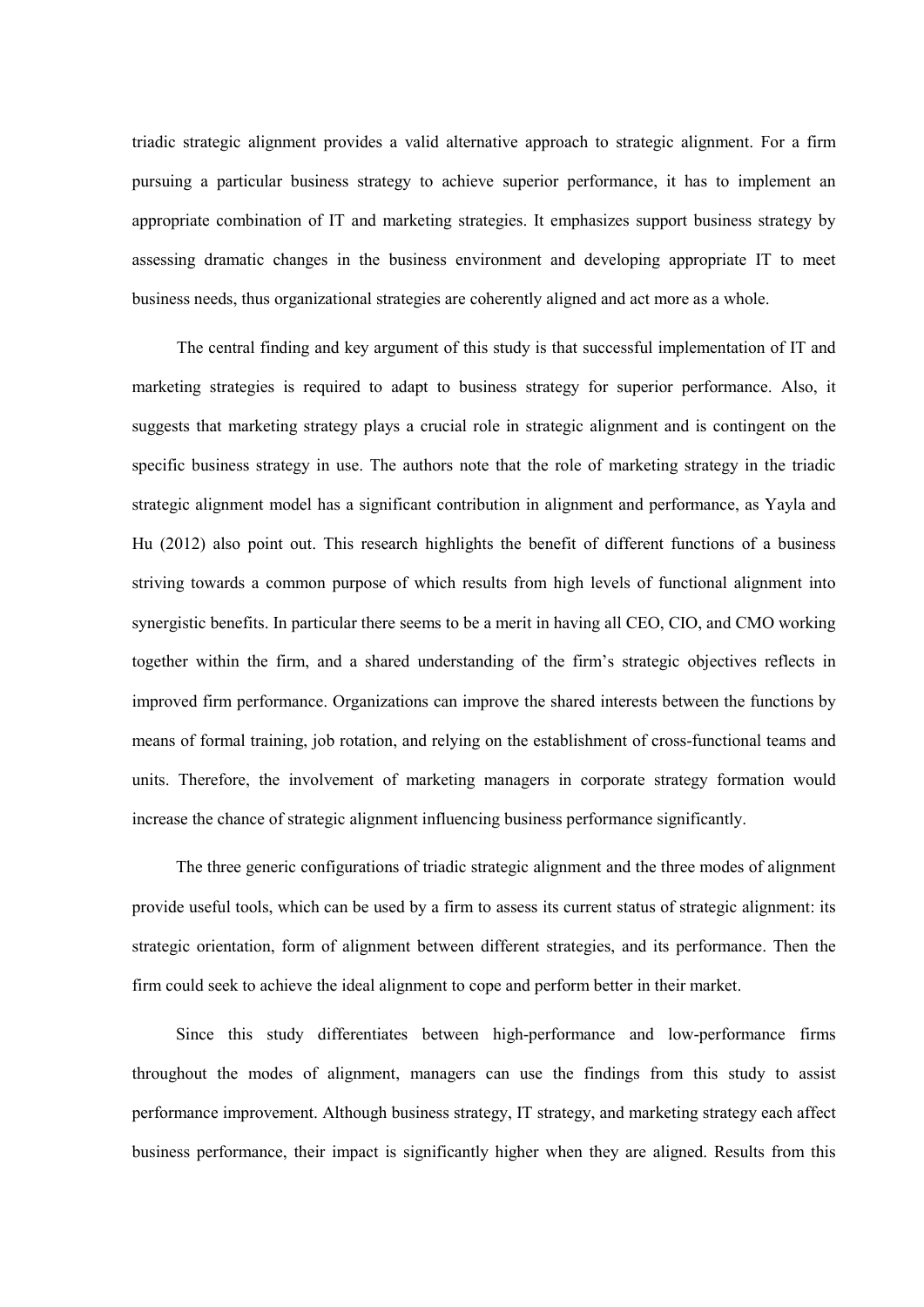study indicate multiple modes of alignment impact differently on performance depending on the firm's business strategic orientation.

#### **5.3 Limitations and Future Research**

Despite the above contributions, this study has its limitations and thus caution is needed in interpreting and applying the research findings. First, while the total sample has 242 managers, the sample is divided into prospectors, defenders, and analyzers and further into three modes of alignment; thus this study suffers from the issue of a small sample size sometimes when analyzing each specific group and mode of alignment. Second, the origin of the data used in this study is from companies in Yemen, thus no claim for generalization of the results beyond the sampling frame can be made. Although the sample represents a wide range of industries, they are mainly from the telecom and banking sector. Third, the hypothesis about defenders was partially supported of which could be further investigated under different context. Additionally, the analyzer hypothesis was not empirically supported regardless having the highest number of respondents. Thus, the conceptual prediction about triadic strategic alignment remains inconclusive and needs to be further examined in different research contexts. Finally, firms today may not only take a fixed business strategic orientation as prospectors, defenders, or analyzers, but also dynamically change their orientations according to the situation. As this research doesn't examine the dynamic change of firms' business orientations according to the situation and its impact on the triadic strategic alignment, future researchers may like to address this interesting issue.

Despite the limitations, this study theoretically links triadic strategic alignment between three strategies to business performance, which is empirically supported by the research results. The concept of triadic strategic alignment is thus seen to constitute a valid theoretical foundation on which to further investigate strategic alignment. Future research is encouraged to investigate the generalizability of triadic strategic alignment in other settings. Another interesting route for future research is to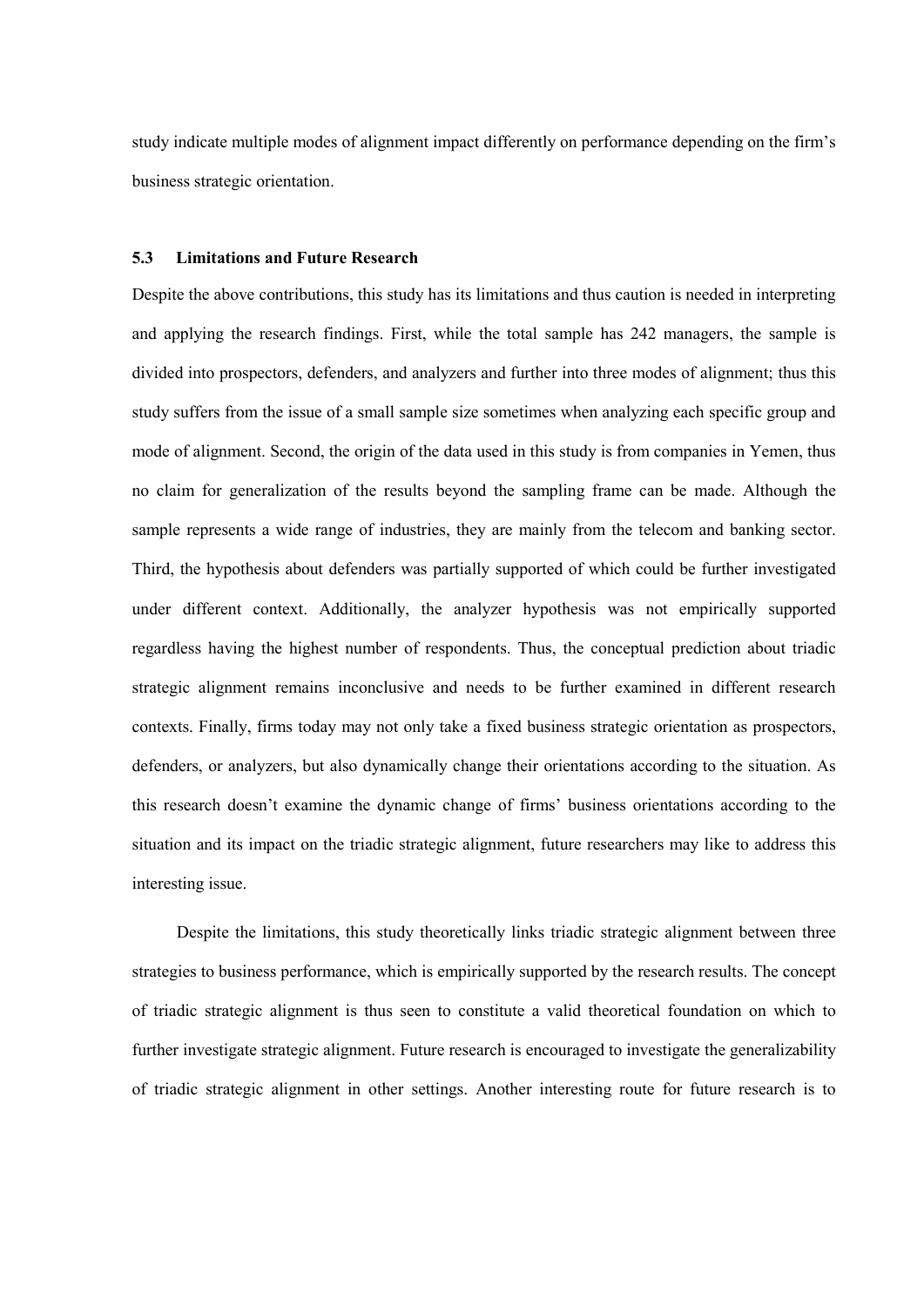consider how other factors such as organizational structure or environmental dynamisms would affect

triadic strategic alignment.

# **6 APPENDIX A. SUPPLEMENTARY INFORMATION**

# **7 REFERENCES**

- Babatunde, B. O., & Adebisi, A. O. (2012). Strategic environmental scanning and organization performance in a competitive business environment. *Economic Insights-Trends & Challenges, 64*(1), 24-34.
- Bamford, C. E., & West, G. P. (2010). *Strategic Management: Value Creation, Sustainability, and Performance*. Boston: South-Western Cengage Learning.
- Bensaou, M., & Venkatraman, N. (1995). Configurations of interorganizational relationships: A comparison between US and Japanese automakers. *Management Science, 41*(9), 1471-1492.
- Bergeron, F. (2002). Strategic alignment and business performance : Operationalizing and. Testing a Covariation Model. *Cahier de la Chaire de gestion stratégique des technologies de l'information, 02*(01).
- Bergeron, F., Raymond, L., & Rivard, S. (2001). Fit in strategic information technology management research: an empirical comparison of perspectives. *Omega, 29*(2), 125-142.
- Bergeron, F., Raymond, L., & Rivard, S. (2004). Ideal patterns of strategic alignment and business performance. *Information & Management, 41*(8), 1003-1020.
- Blotnicky, K. (2009). *Examining the Impact of Marketing Orientation on Information Technology Adoption in Canadian Firms.* (PhD thesis), Northcentral University, USA. AAT. Retrieved from http://gradworks.umi.com/33/93/3393712.html
- Broadbent, M., & Weill, P. (1993). Improving business and information strategy alignment: Learning from the banking industry. *IBM Systems Journal, 32*(1), 162-179.
- Camillus, J. C., & Lederer, A. L. (1985). Corporate Strategy and the Design of Computerized Information Systems. *Sloan Management Review, 26*(3), 35-42.
- Cao, G. (2010). A four dimensional view of IT business value. *Systems Research and Behavioral Science (formerly Systems Research), 27*(3), 267-284.
- Cao, G., Duan, Y., Cadden, T., & Minocha, S. (2016). Systemic capabilities: the source of IT business value. *Information Technology & People, 29*(3), 556-579.
- Cao, Q., Baker, J., & Hoffman, J. (2012). The Role of the Competitive Environment in Studies of Strategic Alignment: A Meta-analysis. *International Journal of Production Research, 50*(2), 567- 580.
- Cataldo, A., McQueen, R. J., & Hardings, J. (2012). Comparing strategic IT alignment versus process IT alignment in SMEs. *Journal of Research and Practice in Information Technology, 44*(1), 43-57.
- Cha, H. S., Pingry, D. E., & Thatcher, M. E. (2009). What determines IT spending priorities? *Communications of the ACM, 52*(8), 105-110.
- Chan, Y. E. (2000). IT Value: The Great Divide Between Qualitative and Quantitative and Individual and Organizational Measures. *Journal of Management Information Systems, 16*(4), 225-261.
- Chan, Y. E., Huff, S. L., Barclay, D. W., & Copeland, D. G. (1997). Business Strategic Orientation, Information Systems Strategic Orientation, and Strategic Alignment. *Information Systems Research, 8*(2), 125-150.
- Chan, Y. E., Sabherwal, R., & Thatcher, J. B. (2006). Antecedents and Outcomes of Strategic IS Alignment: An Empirical Investigation. *IEEE Transactions on Engineering Management, 53*(1), 27-47.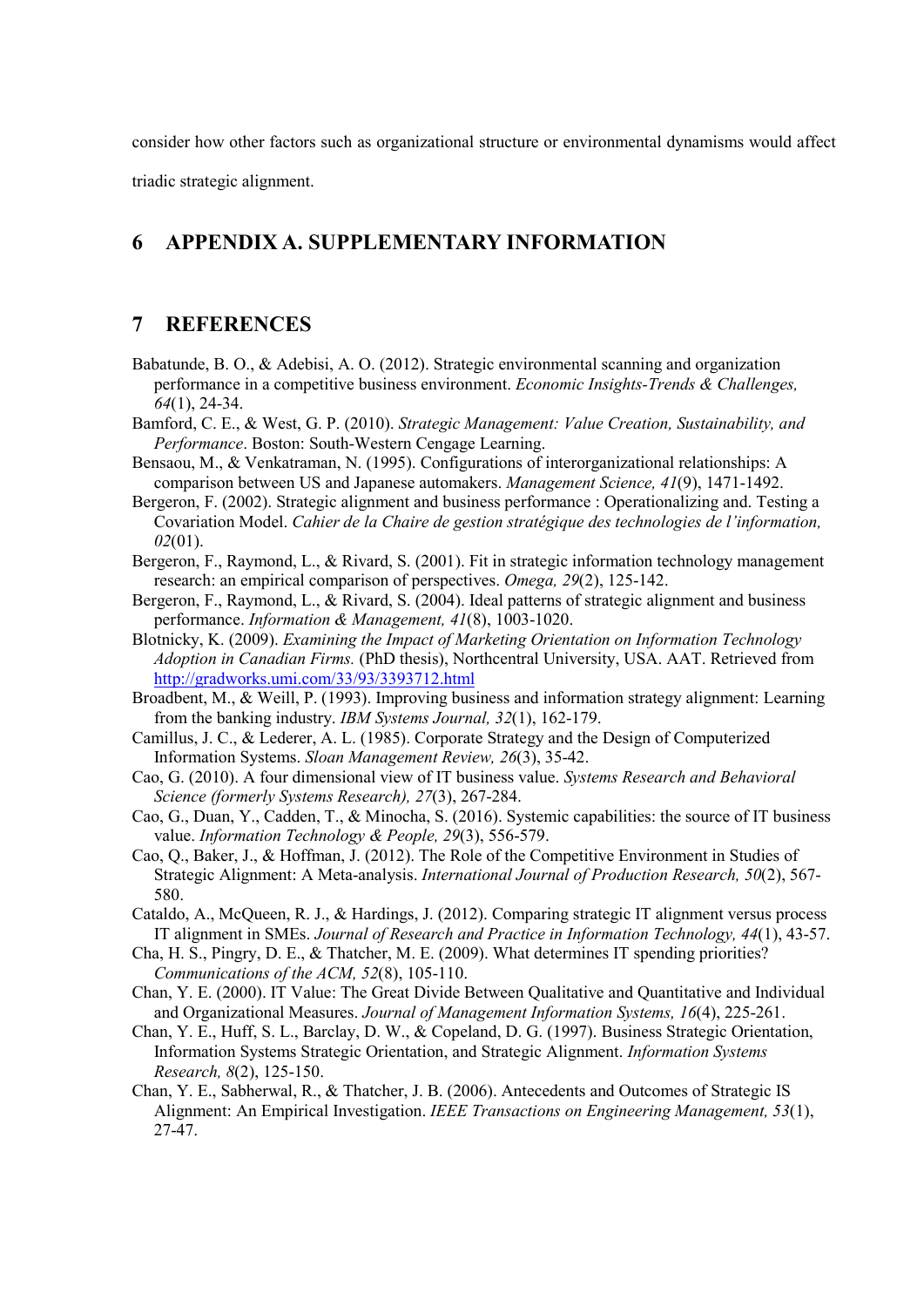- Chari, S., Balabanis, G., Robson, M. J., & Slater, S. (2016). Alignments and misalignments of realized marketing strategies with administrative systems: Performance implications. *Industrial Marketing Management*.
- Chatzoglou, P. D., Diamantidis, A. D., Vraimaki, E., Vranakis, S. K., & Kourtidis, D. A. (2011). Aligning IT, strategic orientation and organizational structure. *Business Process Management Journal, 17*(4), 663-687.
- Chen, L. (2010). Business–IT alignment maturity of companies in China. *Information & Management, 47*(1), 9-16.
- Cheshire, H., Ofstedal, M. B., Scholes, S., & Schroeder, M. (2011). A comparison of response rates in the English Longitudinal Study of Ageing and the Health and Retirement Study. *Longitudinal and life course studies, 2*(2), 127.
- Chin, W. W., Marcolin, B. L., & Newsted, P. R. (1998). A Partial Least Squares Latent Variable Modeling Approach for Measuring Interaction Effects: Results from a Monte Carlo Simulation Study and an Electronic-Mail Emotion/Adoption Study. *Information Systems Research, 14*(2), 189- 217.
- Cragg, P., King, M., & Hussin, H. (2002). IT alignment and firm performance in small manufacturing firms. *The Journal of Strategic Information Systems, 11*(2), 109-132.
- Croteau, A.-M., & Bergeron, F. (2001a). An information technology trilogy: business strategy, technological deployment and organizational performance. *The Journal of Strategic Information Systems, 10*(2), 77-99.
- Croteau, A.-M., & Bergeron, F. (2001b). An information technology trilogy: business strategy, technological deployment and organizational performance. *Journal of Strategic Information Systems, 10*(2), 77-99.
- Daft, L., Murphy, J., & Willmott, H. (2010). *Organization Theory and Design*. NY: South-Western Cengage Learning.
- David, M., & Sutton, C. D. (2004). *Social Research: The Basics*. London: Sage.
- Delery, J. E., & Doty, D. H. (1996). Modes of Theorizing in Strategic Human Resource Management: Tests of Universalistic, Contingency, and Configurations. Performance Predictions. *Academy of Management Journal, 39*(4), 802-835.
- Doherty, N. F., Champion, D., & Wang, L. (2010). An holistic approach to understanding the changing nature of organisational structure. *Information Technology & People, 23*(2), 116-135.
- Donaldson, L. (2006). The Contingency Theory of Organizational Design: Challenges and Opportunities. In R. Burton, D. Håkonsson, B. Eriksen & C. Snow (Eds.), *Organization Design* (Vol. 6, pp. 19-40): Springer US.
- Doty, D. H., Glick, W. H., & Huber, G. P. (1993). Fit, Equifinality, and Organizational Effectiveness: A Test of Two Configurational Theories. *Academy of Management Journal, 36*(6), 1196-1250.
- Drazin, R., & Van de Ven, A. H. (1985). Alternative Forms of Fit in Contingency Theory. *Administrative science quarterly, 30*(4), 514-539.
- Ellwart, T., & Konradt, U. (2011). Formative Versus Reflective Measurement: An Illustration Using Work-Family Balance. *Journal of Psychology, 145*(5), 391-417.
- Fink, L., & Neumann, S. (2009). Exploring the perceived business value of the flexibility enabled by information technology infrastructure. *Information & Management, 46*(2), 90-99.
- Fornell, C., & Larcker, D. F. (1981). Evaluating Structural Equation Models with Unobservable Variables and Measurement Error. *Journal of Marketing Research, 18*(1), 39-50.
- Gao, G. Y., Zhou, K. Z., & Yim, C. K. B. (2007). On what should firms focus in transitional economies? A study of the contingent value of strategic orientations in China. *International Journal of Research in Marketing, 24*(1), 3-15.
- Gartlan, J., & Shanks, G. (2007). The Alignment of Business and Information Technology Strategy in Australia. *Australasian Journal of Information Systems, 14*(2), 113-139.
- Gerow, J. E., Grover, V., Thatcher, J., & Roth, P. L. (2014). Looking toward the Future of IT– Business Strategic Alignment through the Past: A Meta-Analysis. *MIS Quarterly, 38*(4), 1159- 1186.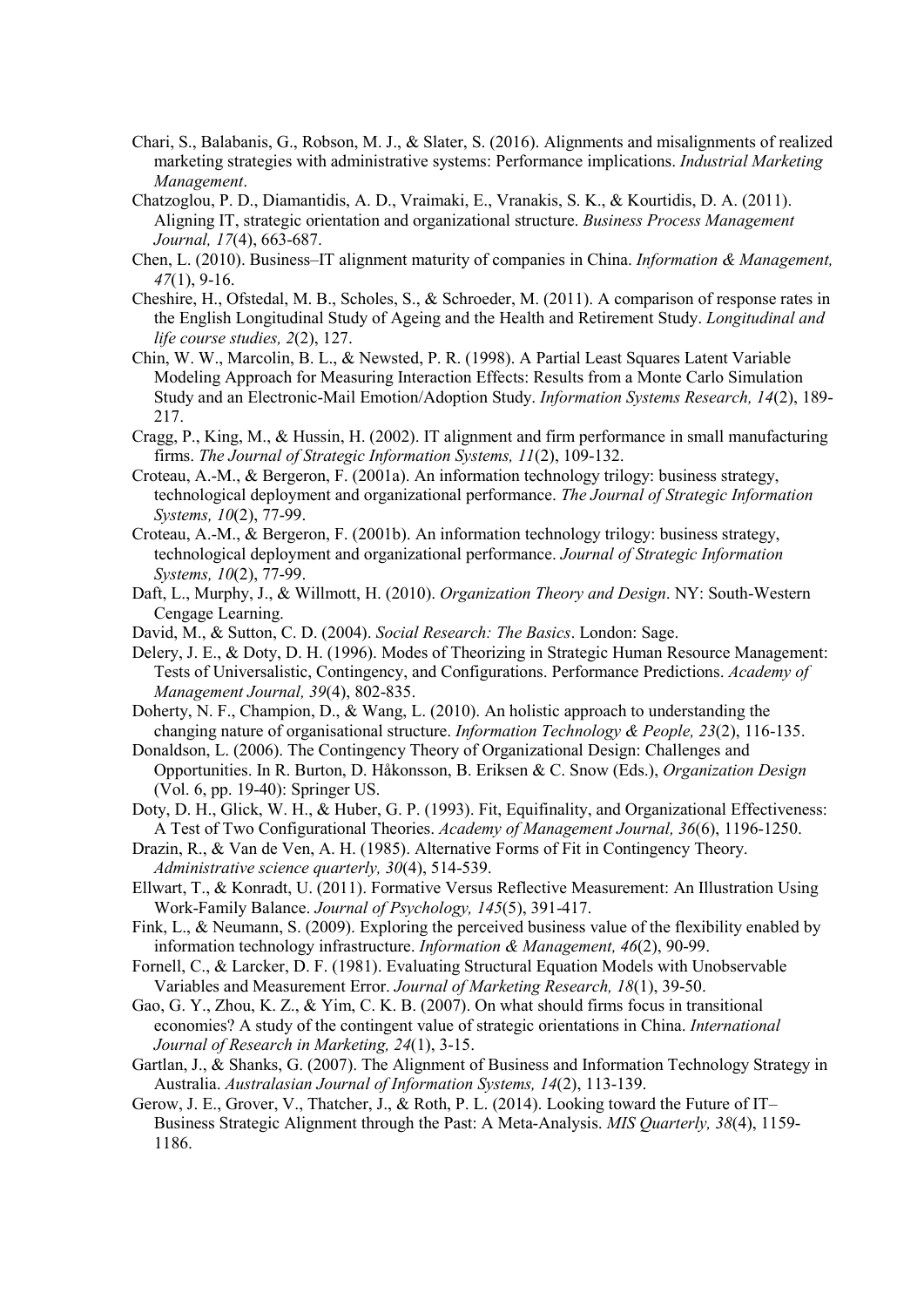- Hair, J. F., Black, W. C., Babin, B. J., & Anderson, R. E. (2010). *Multivariate Data Analysis* (7th ed.): Prentice Hall Higher Education.
- Hair, J. F., Hult, G., Ringle, C., & Sarstedt, M. (2014). *A Primer on Partial Least Squares Structural Equation Modeling (PLS-SEM)*: Sage.
- Henderson, J. C., & Venkatraman, N. (1989). *Strategic alignment: a framework for strategic information technology management*. Cambridge, MA: Center for Information Systems Research, Sloan School of Management, Massachusetts Institute of Technology.
- Henderson, J. C., & Venkatraman, N. (1993). Strategic alignment: leveraging information technology for transforming organizations. *IBM Systems Journal, 32*(1), 4-16.
- Hooper, V. A., Huff, S. L., & Thirkell, P. C. (2010). The impact of IS-marketing alignment on marketing performance and business performance. *SIGMIS Database, 41*(1), 36-55.
- Hutzschenreuter, J. (2009). *Management Control in Small and Medium-Sized Enterprises: Indirect Control Forms, Control Combinations and their Effect on Company Performance*. Wiesbaden: Gabler.
- Iivari, J. (1992). The organizational fit of information systems. *Inf. Syst. J., 2*(1), 3-29.
- Jain, S. C. (2000). *Marketing Planning & Strategy* (6th ed.). Cincinnati, OH: South-Western College Publishing.
- Jaworski, B. J., & Kohli, A. K. (1993). Market orientation: Antecedents and consequences. *Journal of Marketing, 57*(3), 53.
- Johnson, J. L., Martin, K. D., & Saini, A. (2012). The role of a firm's strategic orientation dimensions in determining market orientation. *Industrial Marketing Management, 41*(4), 715-724.
- Jörg, H., Christian, M. R., & Rudolf, R. S. (2009). The use of partial least squares path modeling in international marketing *New Challenges to International Marketing* (pp. 277-319).
- Kapoor, K., Dwivedi, Y. K., Piercy, N., & Lal, B. (2014). RFID Integrated Systems in Libraries: Extending TAM Model for Empirically Examining the Use. *Journal of Enterprise Information Management, 27*(6), 1-23.
- Kearns, G. S., & Sabherwal, R. (2006). Strategic Alignment Between Business and Information Technology: A Knowledge-Based View of Behaviors, Outcome, and Consequences. *Journal of management information systems, 23*(3), 129-162.
- King, W. R. (1978). Strategic Planning for Management Information Systems. *MIS Quarterly, 2*(1), 27-37.
- King, W. R., & Pollalis, Y. A. (2000). IT-based coordination and organizational performance: a Gestalt approach. *The Journal of Computer Information Systems, 41*(2), 64.
- LaForge, R. W., Ingram, T. N., & Cravens, D. W. (2009). Strategic alignment for sales organization transformation. *Journal of Strategic Marketing, 17*(3/4), 199-219.
- Liang, H., Saraf, N., Hu, Q., & Xue, Y. (2007). Assimilation of enterprise systems: the effect of institutional pressures and the mediating role of top management. *MIS Quarterly, 31*(1), 59-87.
- Luo, Y., & Park, S. H. (2001). Strategic alignment and performance of market-seeking MNCs in China. *Strategic Management Journal, 22*(2), 141.
- MacKenzie, S. B., Podsakoff, P. M., & Podsakoff, N. P. (2011). Construct measurement and validation procedures in MIS and behavioral research: Integrating new and existing techniques. *MIS Quarterly, 35*(2), 293-334.
- McDaniel, S. W., & Kolari, J. W. (1987). Marketing Strategy Implications of the Miles and Snow Strategic Typology. *Journal of Marketing, 51*(4), 19-30.
- Miles, R. E., Snow, C. C., Meyer, A. D., & Coleman, J. H. J. (1978). Organizational Strategy, Structure, and Process. *Academy of management review, 3*(3), 546-562.
- Miller, D. (1996). Configurations revisited. *Strategic Management Journal*, 505-512.
- Min, S., Song, S., & Keebler, J. S. (2002). An Internet-Mediated Market Orientation (IMO): Building a Theory. *Journal of Marketing Theory & Practice, 10*(2), 1-11.
- Modi, S. B. (2006). *Role of Supply Chain Capabilities in Organizational Innovation Efforts.* (PhD thesis), Indiana University. Retrieved from https://books.google.co.uk/books?id=ebfqNTLdn3MC
- Nadler, D. A., & Tushman, M. L. (1980). A Model for Diagnosing Organizational Behavior. *Organizational Dynamics, 9*(2), 35-51.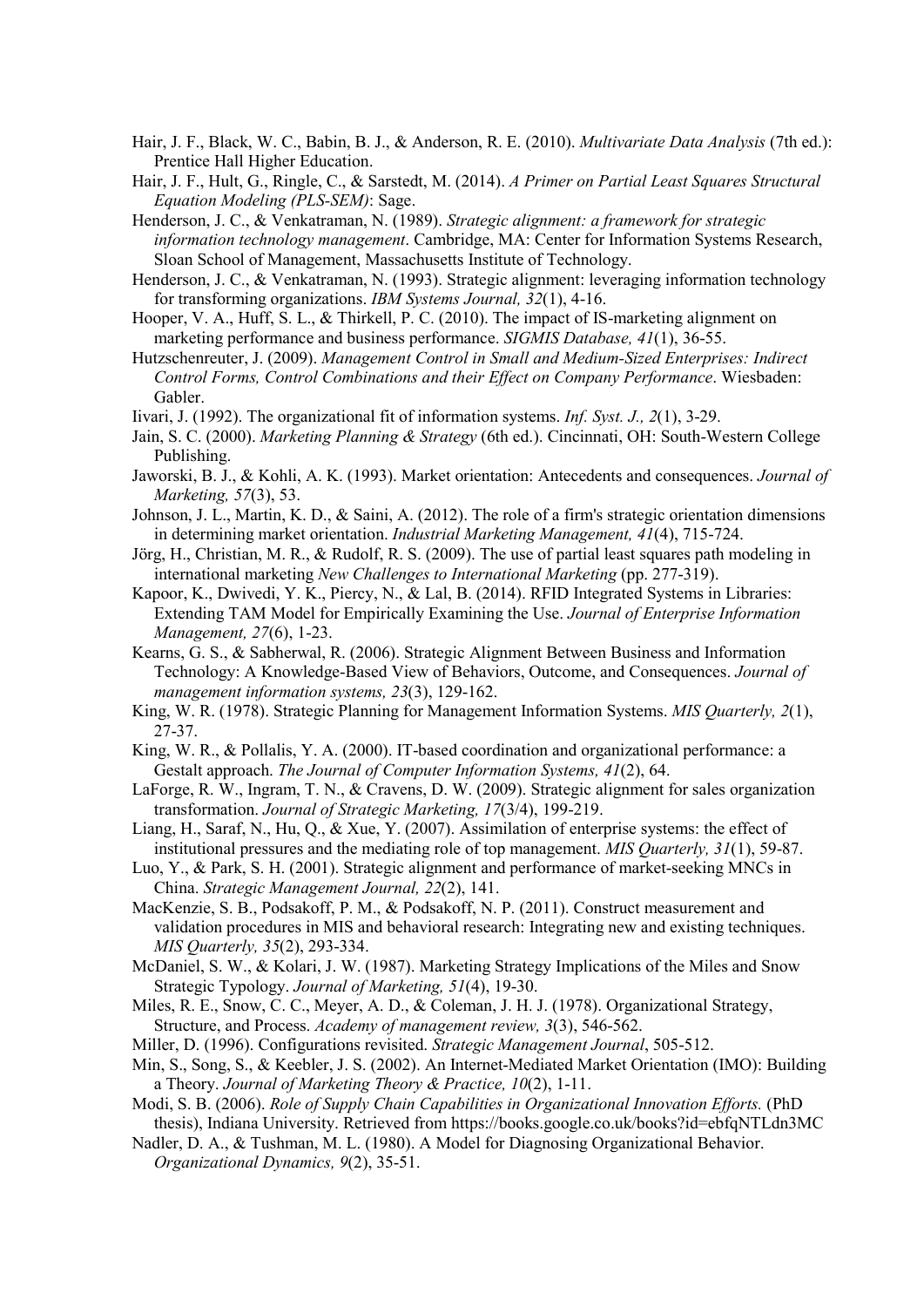- Narver, J. C., & Slater, S. F. (1990). The effect of a market orientation on business profitability. *Journal of Marketing, 54*(4), 20-35.
- Obel, B., Burton, R., & Lauridsen, J. (2000). Fit and Misfits in the Multi-Dimensional Contingency Model: An Organizational Change Perspective. http://openarchive.cbs.dk/bitstream/handle/10398/8130/8791023009.pdf?sequence=1
- Oh, W., & Pinsonneault, A. (2007). On the assessment of the strategic value of information technologies: conceptual and analytical approaches. *MIS Quarterly, 31*(2), 239-265.
- Olson, E. M., Slater, S. F., & Hult, G. T. M. (2005). The Performance Implications of Fit Among Business Strategy, Marketing Organization Structure, and Strategic Behavior. *Journal of Marketing, 69*(3), 49-65.
- Orlikowski, W. J., & Scott, S. V. (2008). Sociomateriality: challenging the separation of technology, work and organization. *The Academy of Management Annals, 2*(1), 433-474.
- Podsakoff, P. M., MacKenzie, S. B., Lee, J.-Y., & Podsakoff, N. P. (2003). Common method biases in behavioral research: a critical review of the literature and recommended remedies. *Journal of applied psychology, 88*(5), 879-903.
- Porter, M. E., & Millar, V. E. (1985). How information gives you competitive advantage. *Harvard Business Review, 63*(4), 149-160.
- Powell, T. C. (1992). Organizational Alignment as Competitive Advantage. *Strategic Management Journal, 13*(2), 119-134.
- Rathnam, R. G., Johnsen, J., & Wen, H. J. (2004). Alignment of Business Strategy and IT Strategy: A Case Study of a Fortune 50 Financial Services Company. *Journal of Computer Information Systems, 45*(2), 1-8.
- Raymond, L., & Croteau, A.-M. (2009). Manufacturing Strategy and Business Strategy in Medium-Sized Enterprises: Performance Effects of Strategic Alignment. *IEEE Transactions on Engineering Management, 56*(2), 192-202.
- Rogers, P. R., Miller, A., & Judge, W. Q. (1999). Using information-processing theory to understand planning/performance relationships in the context of strategy. *Strategic Management Journal, 20*(6), 567.
- Rubin, A. (2009). *Statistics for Evidence-Based Practice and Evaluation*. California: Cengage Learning.
- Sabherwal, R., & Chan, Y. E. (2001). Alignment between business and IS strategies: A study of prospectors, analyzers, and Defenders. *Information Systems Research, 12*(1), 11-33.
- Schniederjans, M., & Cao, Q. (2009). Alignment of operations strategy, information strategic orientation, and performance: an empirical study. *International Journal of Production Research, 47*(10), 2535-2563.
- Shore, B. (1996). Using Information Technology to Achieve a Competitive Advantage: A Study of Current and Future Trends. *Journal of Computer Information Systems, 36*(4), 54-59.
- Slater, S. F., Hult, G. T. M., & Olson, E. M. (2010). Factors influencing the relative importance of marketing strategy creativity and marketing strategy implementation effectiveness. *Industrial Marketing Management, 39*(4), 551-559.
- Slater, S. F., & Olson, E. M. (2001). Marketing's Contribution to the Implementation of Business Strategy: An Empirical Analysis. *Strategic Management Journal, 22*(11), 1055-1067.
- Sproull, N. L. (2002). *Handbook of Research Methods: A Guide for Practitioners and Students in the Social Sciences*. London: Scarecrow Press.
- Strahle, W. M., Spiro, R. L., & Acito, F. (1996). Marketing and Sales: Strategic Alignment and Functional Implementation. *Journal of Personal Selling & Sales Management, 16*(1), 1-20.
- Tabachnick, B. G., & Fidell, L. S. (2001). *Using Multivariate Statistics*. Needham Heights, MA: Allyn and Bacon.
- Theodosiou, M., Kehagias, J., & Katsikea, E. (2012). Strategic orientations, marketing capabilities and firm performance: An empirical investigation in the context of frontline managers in service organizations. *Industrial Marketing Management, 41*(7), 1058-1070.